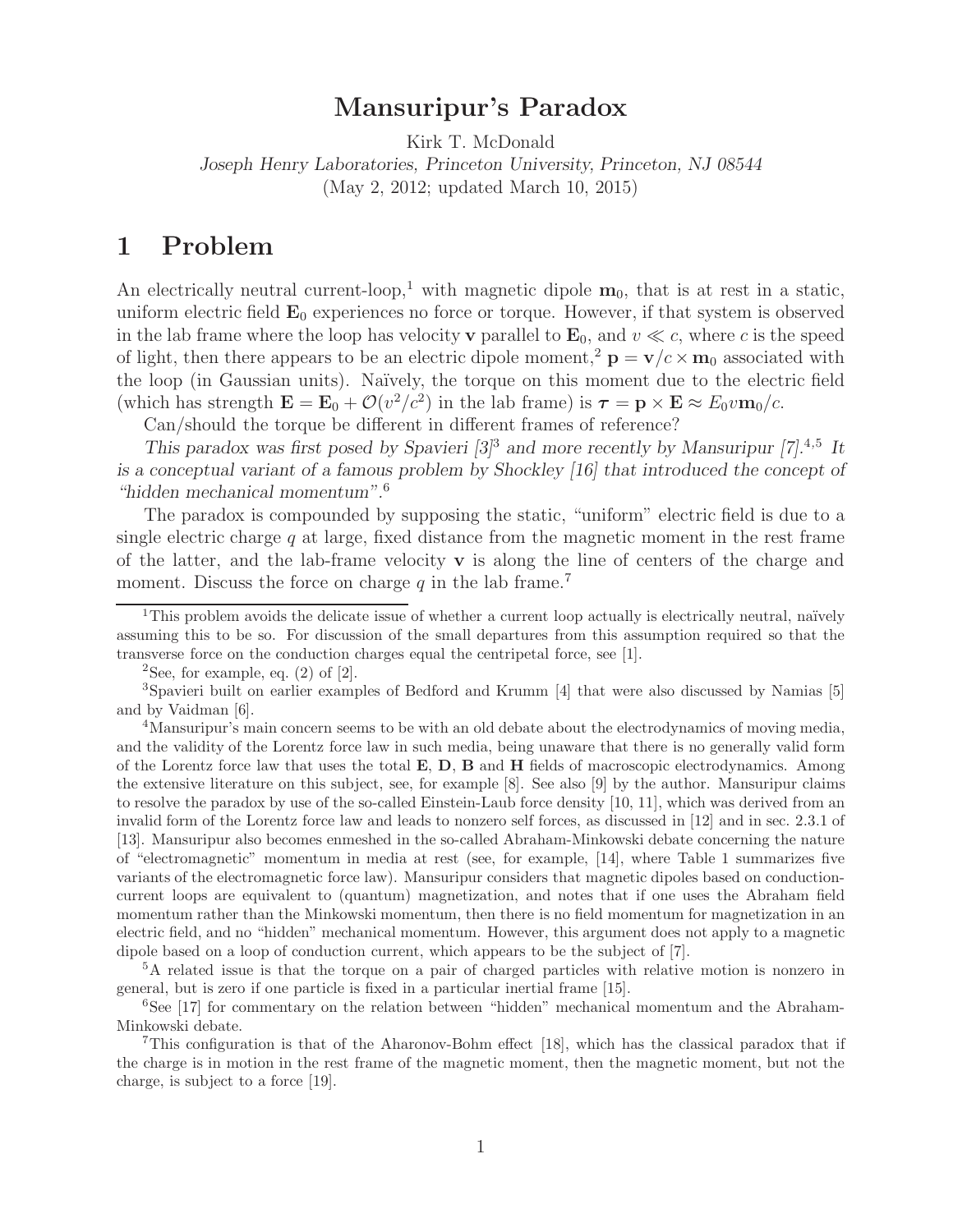## **2 Solution**

The magnetic moment of a loop of current I of radius a has the magnitude  $m_0 = \pi a^2 I/c$ , so the supposed lab-frame torque, of magnitude  $\tau = E_0 v m_0/c = \pi a^2 I E_0 v/c^2$ , is an effect of order  $1/c^2$ . Hence, discussion of the problem should include all relevant effects at order  $1/c^2$ , even though the restriction that  $v \ll c$  suggests that terms of order  $1/c^2$  could be ignored.<sup>8</sup>

The presence of a torque  $\tau = \mathbf{p} \times \mathbf{E}$  would suggest that the lab-frame electric dipole moment **p** will "precess" about  $\mathbf{m}_0$  so as to bring it into alignment with the electric field **E**.

However, the apparent electric dipole moment  $\mathbf{p} = \mathbf{v}/c \times \mathbf{m}_0$  is independent of **E**, and so cannot move into alignment with that field.<sup>9</sup> It must be that the torque, if it exists, has no effect on the mechanical configuration of the system.

A key to the resolution of the paradox is that moving dipoles do not have the properties that one might na¨ıvely associate with them, based on understanding in their rest frame (sec. 2.1). Analysis of a moving dipole in the lab frame is best obtained via transformation from its rest frame, which implies that the torque is nonzero in the lab frame in the present example.

Before detailed analysis of the lab-frame torque in sec. 2.3, we first discuss a force paradox sec.  $2.2$ ) which illustrates that the lab-frame fields of a moving dipole are not those naïvely associated with the lab-frame moments **p** and **m**. The need for a nonzero torque in the lab frame is related to the existence of time-dependent "hidden" angular momentum in the lab frame, are discussed in secs. 2.4-5. The complementary problem of an electric dipole in an external magnetic field is considered in sec. 2.6. Finally, in sec. 2.7 we note that the present example cannot be realized in systems with "ordinary" (or superconducting) currents, but could only arise in rather "academic" thought experiments if conduction-current loops are involved.

## **2.1 Ambiguity as to the Meaning of Moving Dipole Moments**

The concepts of dipole moments arose in examples of systems with charges at rest, and/or where all current densities **J** are divergence free (*i.e.*,  $\nabla \cdot \mathbf{J} = 0$ ). In particular, the definition of the magnetic moment **m** as,

$$
\mathbf{m} = \int \frac{\mathbf{r} \times \mathbf{J}}{2c} \, d\text{Vol} \tag{1}
$$

assumes that  $\nabla \cdot \mathbf{J} = 0$ , which does not hold for the present example in the lab frame where the current density has bulk motion.

One can define electric and magnetic dipole moments **p** and **m** in any frame in terms of volume integrals of the densities **P** and **M** of electric and magnetic polarization (in that frame), respectively,

$$
\mathbf{p} = \int \mathbf{P} \ d\text{Vol}, \qquad \mathbf{m} = \int \mathbf{M} \ d\text{Vol}. \tag{2}
$$

<sup>8</sup>This point was emphasized by Coleman and Van Vleck [20] in their commentary on [16].

<sup>&</sup>lt;sup>9</sup>When **v** is parallel to **E** (and **B** = 0), there is no precession of the magnetic moment **m**<sub>0</sub>. See, for example, [21, 22]. This result applies also to spin-1/2 elementary particles, whose magnetic moment is the quantum equivalent of current loops, rather than pairs of equal and opposite magnetic charges, as first noted by Fermi [23] based on considerations of the hyperfine interaction.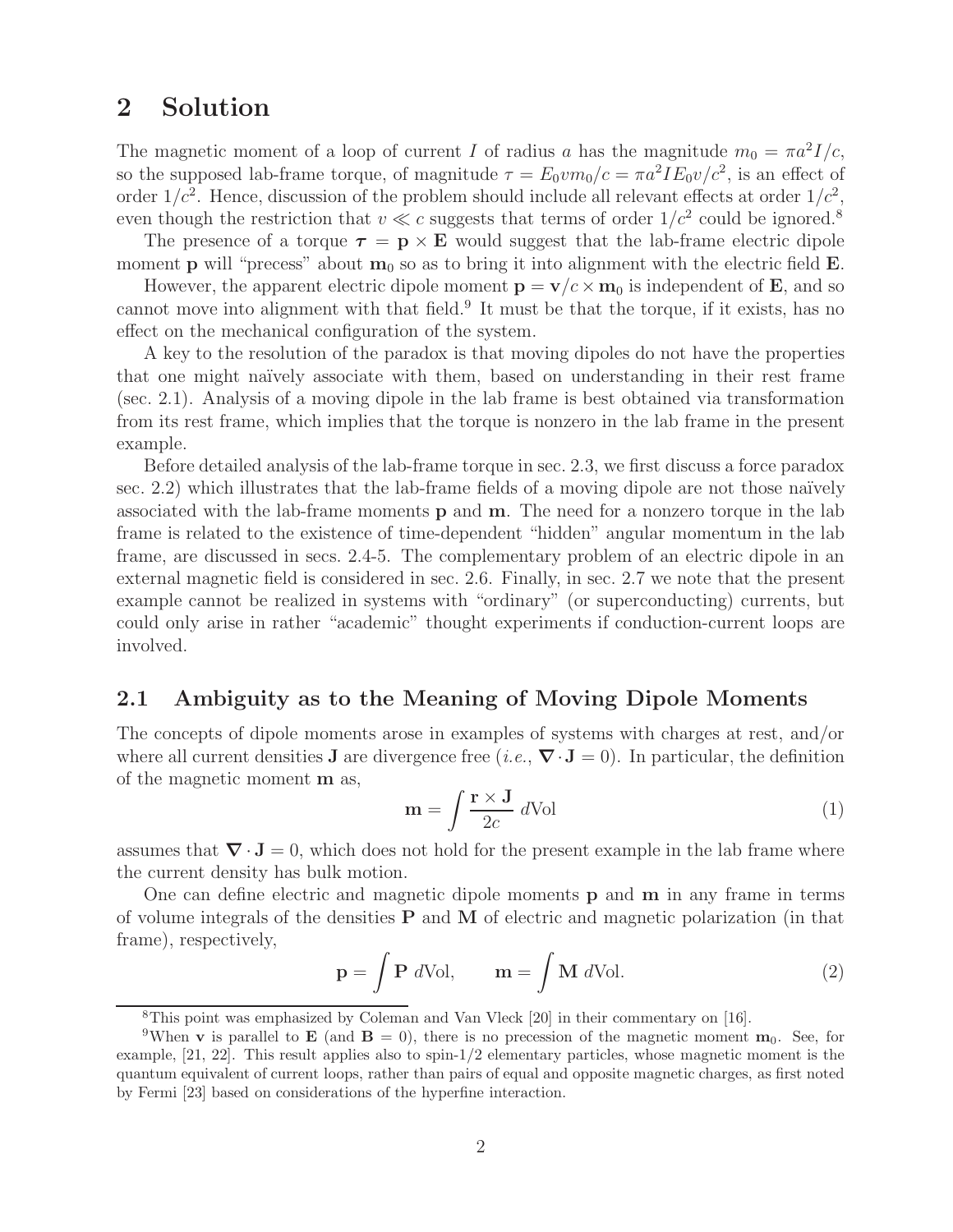The relativistic transformations of densities **P** and **M** were first discussed by Lorentz [24], who noted that they follow the same transformations as do the magnetic and electric fields  $\mathbf{B} = \mathbf{H} + 4\pi\mathbf{M}$  and  $\mathbf{E} = \mathbf{D} - 4\pi\mathbf{P}$ , respectively,

$$
\mathbf{P} = \gamma \left( \mathbf{P}_0 + \frac{\mathbf{v}}{c} \times \mathbf{M}_0 \right) - (\gamma - 1)(\hat{\mathbf{v}} \cdot \mathbf{P}_0)\hat{\mathbf{v}}, \quad \mathbf{M} = \gamma \left( \mathbf{M}_0 - \frac{\mathbf{v}}{c} \times \mathbf{P}_0 \right) - (\gamma - 1)(\hat{\mathbf{v}} \cdot \mathbf{M}_0)\hat{\mathbf{v}},
$$
 (3)

where the inertial lab frame moves with velocity **v** with respect to the (inertial) rest frame of the polarization densities, and  $\gamma = 1/\sqrt{1 - v^2/c^2}$ .

Considerations of the fields moving electric dipoles perhaps first arose in the context of Cerenkov radiation when the dipole velocity v exceeds the speed of light  $c/n$  in a medium of index of refraction  $n \geq 25$ . Later discussions by Frank of his pioneering work are given in  $[26, 27]$ <sup>10</sup>

As noted by Frank  $[27]$ ,<sup>11</sup> specialization of eq. (3) to point electric and magnetic dipole moments **p** and **m**, and to low velocities, leads to the forms,

$$
\mathbf{p} \approx \mathbf{p}_0 + \frac{\mathbf{v}}{c} \times \mathbf{m}_0, \qquad \mathbf{m} \approx \mathbf{m}_0 - \frac{\mathbf{v}}{c} \times \mathbf{p}_0, \qquad \mathbf{p}_0 \approx \mathbf{p} - \frac{\mathbf{v}}{c} \times \mathbf{m}, \qquad \mathbf{m}_0 \approx \mathbf{m} + \frac{\mathbf{v}}{c} \times \mathbf{p}, \ (4)
$$

where  $p_0$  and  $m_0$  and the moments in the rest frame of the point particle, while **p** and **m** are the moments when the particle has velocity **v** in the lab frame. However, the fields associated with an electric and/or magnetic dipole moving at low velocity are not simply the instantaneous fields of the moments **p** and **m**, which leads to ambiguities in interpretations of the physical significance of the dipole moments **p** and **m** in the lab frame.

In sec. III of  $[32]$  it is claimed that the magnetic moment of a point electric dipole  $\mathbf{p}_0$ which moves with velocity **v** is,

$$
\mathbf{m} = -\frac{\mathbf{v}}{2c} \times \mathbf{p}_0,\tag{5}
$$

which differs from eq. (4) by a factor of 2. Additional support for this form appears to be given in probs. 6.21, 6.22 and 11.27 of [33]. The relation (5) (and an infinite set of other definitions) can be used (with care) in the lab frame, but we use the convention of eq. (4) in the following.

As discussed in sec. 2.3, the forces and torques experienced by moving moments in the lab frame are not equal to those that might be expected on the lab-frame values of moments **p** and **m**. This situation is somewhat anomalous in the theory of relativity, and it is therefore not surprising that it has led to various confusions over the years, apparently beginning with the Trouton-Noble experiment [35].

The approach taken in the rest of this note is that consistent results in the lab frame are best obtained by transformation of the corresponding results in the rest frame of the system.

### **2.2 The External Field is Due to a Single Distant Charge**

Suppose that the external field  $\mathbf{E}_0 = E_0 \hat{\mathbf{x}}$  near the dipole is due to a single charge q at  $x = -d_0$  for large  $d_0$  (in the rest frame).

<sup>&</sup>lt;sup>10</sup>The relation that  $\mathbf{p} \approx \mathbf{v}/c \times \mathbf{m}_0$  when  $\mathbf{p}_0 = 0$  appears in eq. (13) of [28], which was inspired by sec. 600 of [29]. See also [30]. That a moving current leads to an apparent charge separation was noted in [31].

<sup>&</sup>lt;sup>11</sup>Ref. [27] recounts a past controversy that these transformations might involve the index n if the magnetic dipole were not equivalent to an Ampèrian current loop.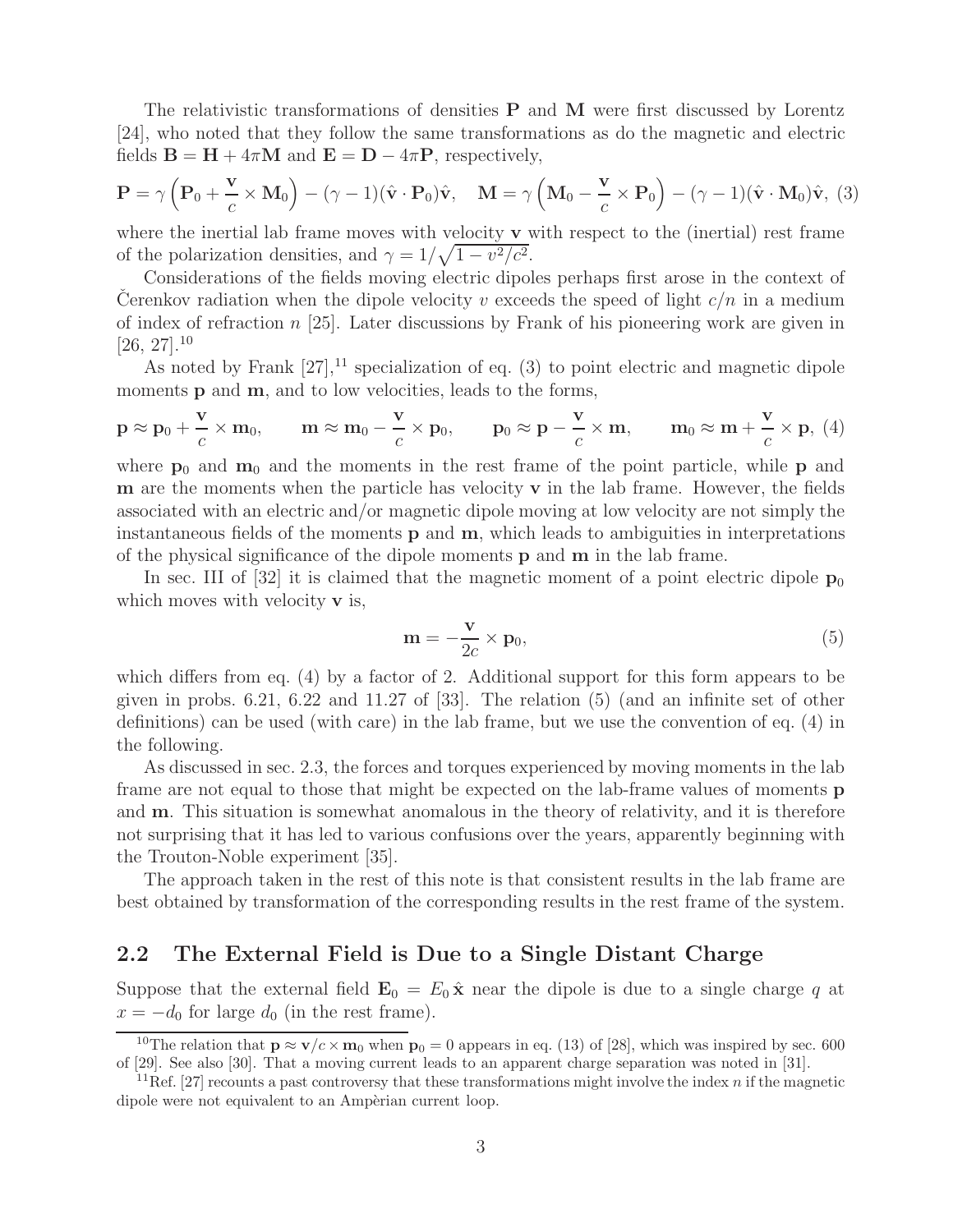In the lab frame we might argue that the force on  $q$  is due to both the electric field from the apparent electric dipole  $p \approx v/c \times m_0$  and the magnetic field of the magnetic moment  $\mathbf{m} \approx \mathbf{m}_0$ 

$$
\mathbf{F}_q \stackrel{?}{=} q\left(\mathbf{E}_p + \frac{\mathbf{v}}{c} \times \mathbf{B}_m\right) \approx q\left(-\frac{\mathbf{p}}{d_0^3} + \frac{\mathbf{v}}{c} \times \frac{-\mathbf{m_0}}{d_0^3}\right) = -2q\frac{\mathbf{v}}{c} \times \frac{\mathbf{m_0}}{d_0^3} = -\frac{2qvm_0}{d_0^3}\hat{\mathbf{y}}.\tag{6}
$$

How can this be, as the force on the charge is zero in the rest frame, and 3-force is invariant under low-velocity transformations? Is the Lorentz force law incompatible with relativity?

The issue is that the fields of a dipole moving at low velocity are not the same as the (instantaneous) fields of the moments obtained by transformation of the moments from their rest frame. That is, the meaning of a moving dipole must be considered with care.

The proper calculation is that,

$$
\mathbf{F}_q = q\left(\mathbf{E} + \frac{\mathbf{v}}{c} \times \mathbf{B}\right),\tag{7}
$$

where **E** and **B** are the Lorentz transformations of the fields of the magnetic moment  $\mathbf{m}_0$  in its rest frame, where,

$$
\mathbf{E}_m = 0, \qquad \mathbf{B}_m = -\frac{\mathbf{m_0}}{d_0^3}, \tag{8}
$$

at charge q. The (low-velocity) transforms of these to the lab frame are,

$$
\mathbf{E} \approx \mathbf{E}_m - \frac{\mathbf{v}}{c} \times \mathbf{B}_m = -\frac{\mathbf{v}}{c} \times \mathbf{B}_m, \qquad \mathbf{B} \approx \mathbf{B}_m + \frac{\mathbf{v}}{c} \times \mathbf{E}_m = \mathbf{B}_m.
$$
 (9)

Using these in eq. (7) we find  $\mathbf{F}_q = 0$  as expected (and that the Lorentz force law works fine).

It remains disconcerting that the electric field in the lab frame at charge  $q$  is the negative of that inferred from the relation  $\mathbf{p} \approx \mathbf{v}/c \times \mathbf{m}_0$ . For additional discussion of these matters, see [2], particularly sec.  $3^{12}$ 

### **2.3 Torque in the Lab Frame**

#### **2.3.1 A Na¨ıve Analysis**

To calculate the torque on the dipole in the lab frame, we might presume that the apparent electric dipole moment  $p \approx v/c \times m_0$  can be associated with charges  $\pm Q$  with small separation, such that  $\mathbf{p} = Q(\mathbf{r}_{+} - \mathbf{r}_{-})$ . In this case, we could write (following [5]),

$$
\begin{aligned}\n\boldsymbol{\tau}_p & \stackrel{?}{=} \mathbf{r}_+ \times Q\left(\mathbf{E} + \frac{\mathbf{v}}{c} \times \mathbf{B}\right) + \mathbf{r}_- \times -Q\left(\mathbf{E} + \frac{\mathbf{v}}{c} \times \mathbf{B}\right) = Q(\mathbf{r}_+ - \mathbf{r}_-) \times \left(\mathbf{E} + \frac{\mathbf{v}}{c} \times \mathbf{B}\right) \\
& = \mathbf{p} \times \mathbf{E} + \mathbf{p} \times \left(\frac{\mathbf{v}}{c} \times \mathbf{B}\right),\n\end{aligned} \tag{10}
$$

in the limit of a point dipole. Similarly, if the moving particle has magnetic dipole **m** in the lab frame, it seems reasonable (again following [5]) that the partial torque  $\tau_p$  due to external **E** and **B** fields can be deduced by supposing that the dipole consists of a pair of magnetic

 $12$ Related discussion is given in [34].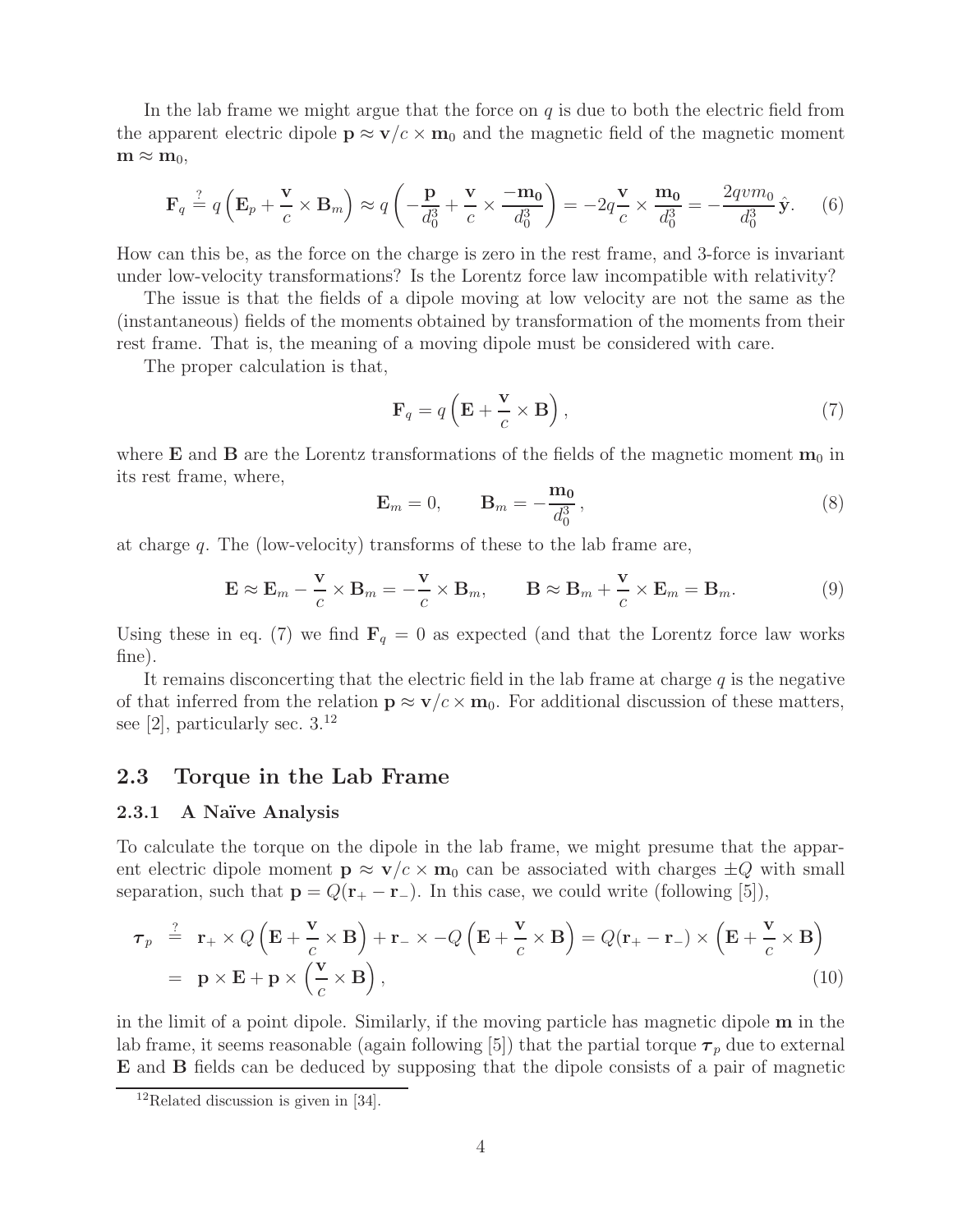charges  $\pm Q_m$  subject to the Lorentz force  $Q_m(\mathbf{B} - \mathbf{v}/c \times \mathbf{E})$ , which leads (in the limit of a point dipole) to,

$$
\boldsymbol{\tau}_m \stackrel{?}{=} \mathbf{r}_+ \times Q_m \left( \mathbf{B} - \frac{\mathbf{v}}{c} \times \mathbf{E} \right) + \mathbf{r}_- \times -Q_m \left( \mathbf{B} - \frac{\mathbf{v}}{c} \times \mathbf{E} \right) = Q_m (\mathbf{r}_+ - \mathbf{r}_-) \times \left( \mathbf{B} - \frac{\mathbf{v}}{c} \times \mathbf{E} \right)
$$
  
=  $\mathbf{m} \times \mathbf{B} - \mathbf{m} \times \left( \frac{\mathbf{v}}{c} \times \mathbf{E} \right).$  (11)

The total torque (in case of a Gilbert magnetic dipole) is then,

$$
\tau = \tau_p + \tau_m \stackrel{?}{\approx} \mathbf{p} \times \mathbf{E} + \mathbf{m} \times \mathbf{B} + \mathbf{p} \times \left(\frac{\mathbf{v}}{c} \times \mathbf{B}\right) - \mathbf{m} \times \left(\frac{\mathbf{v}}{c} \times \mathbf{E}\right).
$$
 (12)

In the present example, the external electric field in the lab frame is just  $\mathbf{E} \approx \mathbf{E}_0$  to order  $v/c$ , and the external magnetic field is  $\mathbf{B} \approx -\mathbf{v}/c \times \mathbf{E}_0 \approx -\mathbf{v}/c \times \mathbf{E}$ . Also, the magnetic moment is  $\mathbf{m}_0$  and the electric dipole moment is  $\mathbf{p} \approx \mathbf{v}/c \times \mathbf{m}_0$  in this frame, to order  $v/c$ . Then, to this order, the total torque on the moving dipole is,

$$
\tau \stackrel{?}{\approx} \mathbf{p} \times \mathbf{E} - \mathbf{m} \times \left(\frac{\mathbf{v}}{c} \times \mathbf{E}\right). \tag{13}
$$

While this computation of the torque is not equal to  $\mathbf{p} \times \mathbf{E}$  in general, it does equal this if **v** is parallel to **E** (or if  $\mathbf{m}_0$  is parallel to  $\mathbf{v} \times \mathbf{E}$ ).

#### **2.3.2 Analysis via Transformation of Torque from the Rest Frame**

However, a lesson of secs. 2.1-2 is that computations in the lab frame involving the apparent dipole moments **p** and **m** (in that frame) may give invalid results. Furthermore, we desire an analysis for an Ampèrian magnetic dipole. A better procedure is to transform computations in the rest frame to the lab frame.

For this, it is insightful to consider the (antisymmetric) torque tensor,

$$
\tau_{\mu\nu} = \int (r_{\mu} f_{\nu} - r_{\nu} f_{\mu}) d\text{Vol} = \sum r_{\mu} F_{\nu} - r_{\nu} F_{\mu}, \tag{14}
$$

where  $r_{\mu} = (ct, \mathbf{r})$ , the Lorentz 4-force density is  $f_{\mu} = (\mathbf{J} \cdot \mathbf{E}/c, \rho \mathbf{E} + \mathbf{u}/c \times \mathbf{B})$  for a system with charge-current-density 4-vector  $(c\rho, \mathbf{J})$ , and the Lorentz 4-force is  $F_{\mu} = \gamma_u(\mathbf{F} \cdot \mathbf{u}/c, \mathbf{F})$ for a system of particles with velocities **u** and  $\gamma_u = 1/\sqrt{1 - u^2/c^2}$ 

The torque 3-vector  $\tau_0 = (\tau_{23}, -\tau_{13}, \tau_{12})$  on a general dipole with electric-charge dipole moment  $\mathbf{p}_0$  and Ampèrian magnetic moment (due to electrical currents)  $\mathbf{m}_0$  in its rest frame is,

$$
\begin{split}\n\boldsymbol{\tau}_{0} &= \int \mathbf{r}_{0} \times \left( \rho_{0} \mathbf{E}_{0} + \frac{\mathbf{J}_{0} \times \mathbf{B}_{0}}{c} \right) d \mathrm{Vol}_{0} \\
&= \int \rho_{0} \mathbf{r}_{0} d \mathrm{Vol}_{0} \times \mathbf{E}_{0} + \int \frac{(\mathbf{r}_{0} \cdot \mathbf{B}_{0}) \mathbf{J}_{0} - (\mathbf{r}_{0} \cdot \mathbf{J}_{0}) \mathbf{B}_{0}}{c} d \mathrm{Vol}_{0} \\
&= \mathbf{p}_{0} \times \mathbf{E}_{0} + \mathbf{m}_{0} \times \mathbf{B}_{0},\n\end{split} \tag{15}
$$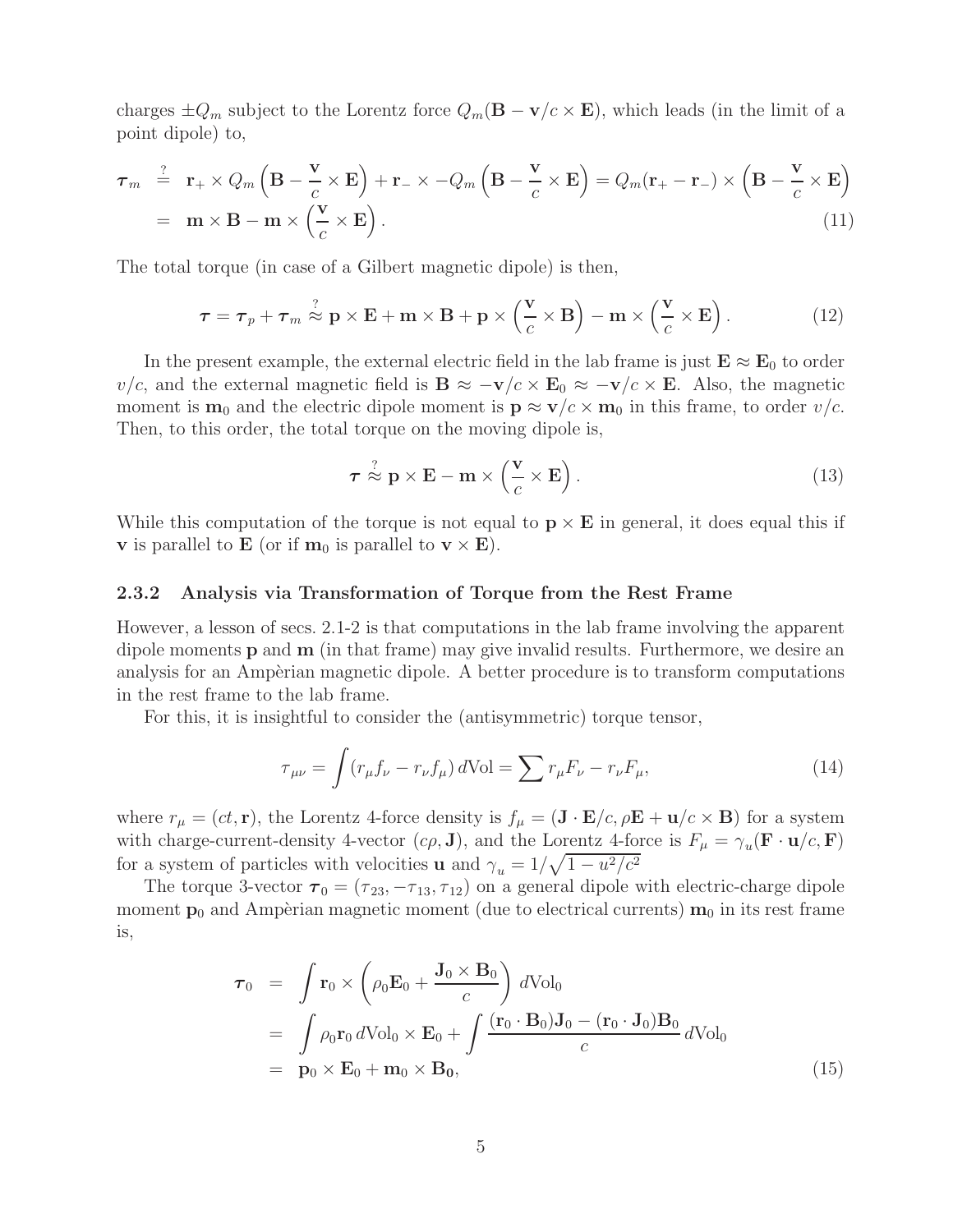noting that for steady current  $\mathbf{J}_0$ ,

$$
\int \mathbf{r}_0 \cdot \mathbf{J}_0 d\mathrm{Vol}_0 = \sum_n q_n \mathbf{r}_{0n} \cdot \mathbf{u}_{0n} = \frac{1}{2} \frac{d}{dt} \sum_n q_n r_{0n}^2 = 0,
$$
\n(16)

and,

$$
\int \frac{(\mathbf{r}_0 \cdot \mathbf{B}_0) \mathbf{J}_0}{c} d\text{Vol}_0 = \sum_n \frac{q_n(\mathbf{r}_{0n} \cdot \mathbf{B}_0) \mathbf{u}_{0n}}{c}
$$
\n
$$
= \sum_n \frac{q_n(\mathbf{r}_{0n} \cdot \mathbf{B}_0) \mathbf{u}_{0n}}{2c} - \sum_n \frac{q_n(\mathbf{u}_{0n} \cdot \mathbf{B}_0) \mathbf{r}_{0n}}{2c} + \frac{1}{4c} \frac{d}{dt} \sum_n q_n(\mathbf{r}_{0n} \cdot \mathbf{B}_0) \mathbf{r}_{0n}
$$
\n
$$
= \sum_n \frac{q_n(\mathbf{r}_{0n} \times \mathbf{u}_{0i})}{2c} \times \mathbf{B}_0 = \mathbf{m}_0 \times \mathbf{B}_0,
$$
\n(17)

where the magnetic moment in the rest frame is,

$$
\mathbf{m}_0 = \sum_n \frac{q_n(\mathbf{r}_{0n} \times \mathbf{u}_{0n})}{2c} = \int \frac{\mathbf{r}_0 \times \mathbf{J}_0}{2c} d\text{Vol}_0.
$$
 (18)

The rest-frame torque tensor also has components,

$$
\tau_{0,0i} = -\tau_{0,i0} = ct_0 \int f_{0,i} d\text{Vol} - \int \frac{r_{0,i}(\mathbf{J}_0 \cdot \mathbf{E}_0)}{c} d\text{Vol} = [\mathbf{m}_0 \times \mathbf{E}_0]_i,
$$
(19)

for a system subject to zero total Lorentz force,  $\int f_0 dVol = 0$ , noting that,

$$
\int \frac{\mathbf{r}_0(\mathbf{J}_0 \cdot \mathbf{E}_0)}{c} d\text{Vol}_0 = \sum_n \frac{q_n(\mathbf{u}_{0n} \cdot \mathbf{E}_0) \mathbf{r}_{0n}}{c}
$$
\n
$$
= \sum_n \frac{q_n(\mathbf{u}_{0n} \cdot \mathbf{E}_0) \mathbf{r}_{0n}}{2c} - \sum_n \frac{q_n(\mathbf{r}_{0n} \cdot \mathbf{E}_0) \mathbf{u}_{0n}}{2c} + \frac{1}{4} \frac{d}{dt} \sum_n q_n(\mathbf{r}_{0n} \cdot \mathbf{E}_0) \mathbf{r}_{0n}
$$
\n
$$
= - \sum_n \frac{q_n(\mathbf{r}_{0n} \times \mathbf{u}_{0n})}{2c} \times \mathbf{E}_0 = -\mathbf{m}_0 \times \mathbf{E}_0. \tag{20}
$$

The result (19) may be surprising, in that for a case like the present example, in which the rest-frame 3-torque (15) is zero, the 4-torque is non-zero, and consequently the 3-torque is nonzero in other frames.<sup>13</sup> This peculiar result holds only for a particle with an  $(Amp\hat{e}rian)$ magnetic dipole moment due to electric currents. If the magnetic dipole consisted of a pair of opposite magnetic charges (Gilbert dipole),  $\tau_{0.0i}$  would be zero (assuming that the system does not have a magnetic current loop and associated Gilbertian electric dipole moment). Hence, the torque on a moving magnetic dipole in an external electric fields provides a classical distinction between Ampèrian and Gilbertian moments (which distinction is often considered to be relevant only in the quantum domain).

<sup>&</sup>lt;sup>13</sup>This effect invalidates a claim in [36] that if the 3-torque  $\tau$  is zero in one (inertial) frame it is zero in all (inertial) frames.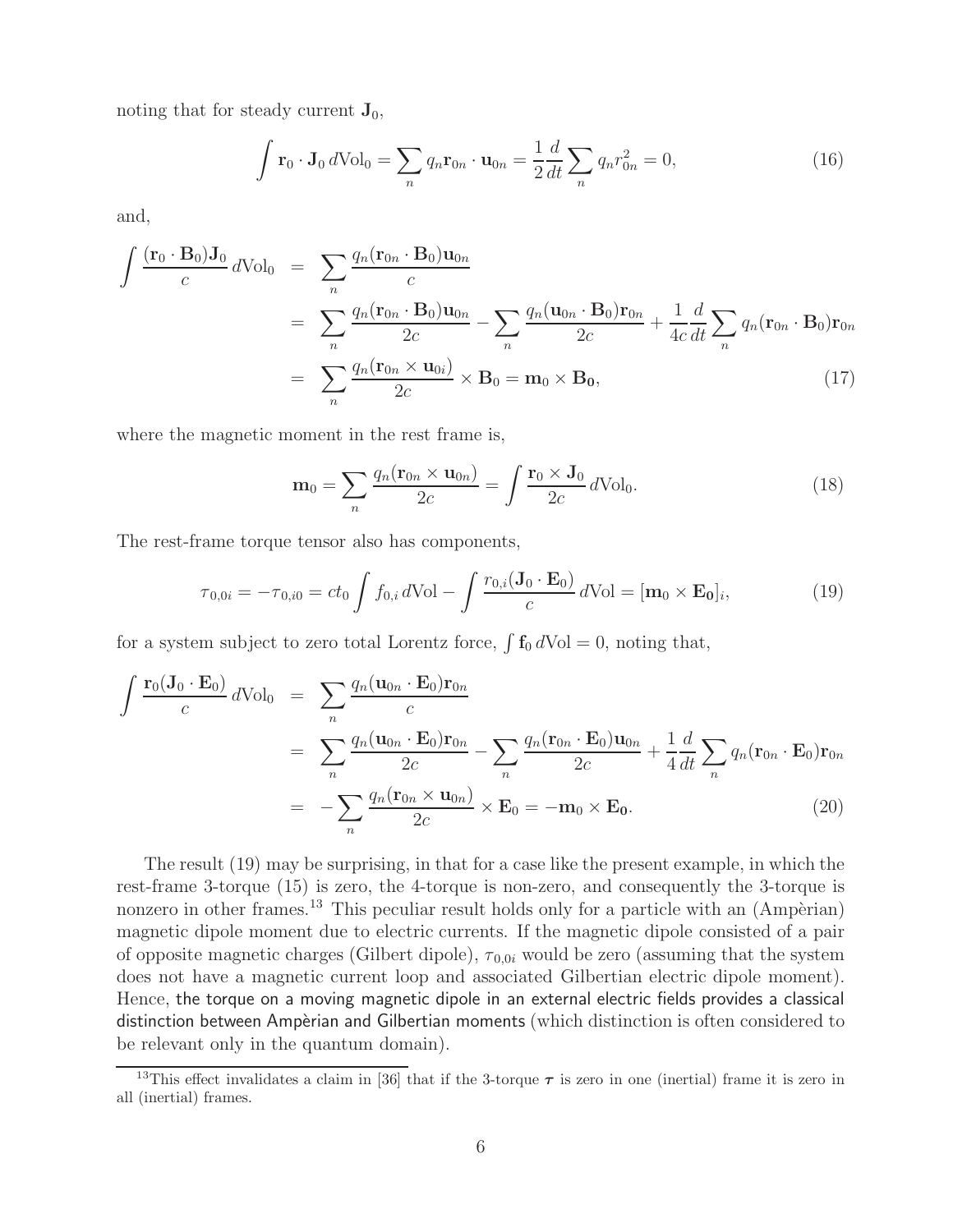For low velocities of the lab frame we have that,

$$
\mathbf{r} \approx \mathbf{r}_0 + \mathbf{v}t, \qquad d\text{Vol} \approx d\text{Vol}_0,\tag{21}
$$

$$
\rho \approx \rho_0 + \frac{\mathbf{J}_0 \cdot \mathbf{v}}{c^2}, \qquad \mathbf{J} \approx \mathbf{J}_0 + \rho_0 \mathbf{v}, \tag{22}
$$

$$
\mathbf{E} \approx \mathbf{E}_0 - \frac{\mathbf{v}}{c} \times \mathbf{B}_0, \qquad \mathbf{B} \approx \mathbf{B}_0 + \frac{\mathbf{v}}{c} \times \mathbf{E}_0.
$$
 (23)

Hence, the lab-frame Lorentz force density is related to that in the rest frame by,

$$
\rho \mathbf{E} + \frac{\mathbf{J}}{c} \times \mathbf{B} \approx \rho_0 \mathbf{E}_0 + \frac{\mathbf{J}_0}{c} \times \mathbf{B}_0 + \frac{(\mathbf{J}_0 \cdot \mathbf{E}_0) \mathbf{v}}{c^2},
$$
\n(24)

which can be confirmed explicitly using eqs.  $(22)-(23)$ .<sup>14</sup>

The lab-frame 3-torque at time  $t = 0$  is thus,

$$
\tau = \int \mathbf{r} \times \left(\rho \mathbf{E} + \frac{\mathbf{J} \times \mathbf{B}}{c}\right) d\text{Vol}
$$
  
\n
$$
\approx \tau_0 + \int \mathbf{r} \times \frac{(\mathbf{J}_0 \cdot \mathbf{E}_0) \mathbf{v}}{c^2} d\text{Vol} \approx \tau_0 + \int \frac{\mathbf{r}_0(\mathbf{J}_0 \cdot \mathbf{E}_0)}{c} d\text{Vol}_0 \times \frac{\mathbf{v}}{c}
$$
  
\n
$$
= \mathbf{p}_0 \times \mathbf{E}_0 + \mathbf{m}_0 \times \mathbf{B}_0 + \frac{\mathbf{v}}{c} \times (\mathbf{m}_0 \times \mathbf{E}_0)
$$
\n(26)

recalling eqs.  $(15)$  and  $(20)$ .

We can express the lab-frame torque in terms of lab-frame quantities using eq.  $(4)$ ,

$$
\tau \approx \mathbf{p}_0 \times \mathbf{E}_0 + \mathbf{m}_0 \times \mathbf{B}_0 + \frac{\mathbf{v}}{c} \times (\mathbf{m}_0 \times \mathbf{E}_0)
$$
  
\n
$$
\approx (\mathbf{p} - \frac{\mathbf{v}}{c} \times \mathbf{m}) \times (\mathbf{E} + \frac{\mathbf{v}}{c} \times \mathbf{B}) + (\mathbf{m} + \frac{\mathbf{v}}{c} \times \mathbf{p}) \times (\mathbf{B} - \frac{\mathbf{v}}{c} \times \mathbf{E})
$$
  
\n
$$
+ \frac{\mathbf{v}}{c} \times [(\mathbf{m} + \frac{\mathbf{v}}{c} \times \mathbf{p}) \times (\mathbf{E} + \frac{\mathbf{v}}{c} \times \mathbf{B})]
$$
  
\n
$$
\approx \mathbf{p} \times \mathbf{E} + \mathbf{m} \times \mathbf{B} + \mathbf{p} \times (\frac{\mathbf{v}}{c} \times \mathbf{B}) - \mathbf{B} \times (\frac{\mathbf{v}}{c} \times \mathbf{p}) + \mathbf{E} \times (\frac{\mathbf{v}}{c} \times \mathbf{m}) - \mathbf{m} \times (\frac{\mathbf{v}}{c} \times \mathbf{E})
$$
  
\n
$$
+ \frac{\mathbf{v}}{c} \times (\mathbf{m} \times \mathbf{E})
$$
  
\n
$$
= \mathbf{p} \times \mathbf{E} + \mathbf{m} \times \mathbf{B} + \frac{\mathbf{v}}{c} \times (\mathbf{p} \times \mathbf{B}) \qquad \text{(Ampèrian magnetic dipole)}, \qquad (27)
$$

noting the identity that  $\mathbf{a} \times (\mathbf{b} \times \mathbf{c}) = \mathbf{b} \times (\mathbf{a} \times \mathbf{c}) - \mathbf{c} \times (\mathbf{a} \times \mathbf{b})$ . This result differs somewhat from that of eq.  $(12).^{15}$ 

$$
\mathbf{P} \approx \mathbf{P}_0 + \frac{\mathbf{v}}{c} \times \mathbf{M}_0 = \left(\mathbf{p}_0 + \frac{\mathbf{v}}{c} \times \mathbf{m}_0\right) \delta^3(\mathbf{r}), \quad \mathbf{M} = \mathbf{M}_0 - \frac{\mathbf{v}}{c} \times \mathbf{P}_0 = \left(\mathbf{m}_0 - \frac{\mathbf{v}}{c} \times \mathbf{p}_0\right) \delta^3(\mathbf{r}). \tag{25}
$$

Then, the inverse relations  $\mathbf{p} = \int \mathbf{P} d\text{Vol}$  and  $\mathbf{m} = \int \mathbf{M} d\text{Vol}$  are consistent with eq. (4).

See [37, 38] for use of this approach for the present example.

<sup>15</sup>Mansuripur states without apparent derivation in either [7] or [39] that  $\tau = \mathbf{p} \times \mathbf{E} + \mathbf{m} \times \mathbf{B}$  for a system on which the total force **F** is zero.

<sup>&</sup>lt;sup>14</sup>We could also represent the Lorentz force density in terms of polarization densities **P** and **M**, replacing  $\rho$ by <sup>−</sup>*∇*·**<sup>P</sup>** and **<sup>J</sup>** by <sup>∂</sup>**P**/∂t+c*∇*×**M**, where we can associate the electric and magnetic dipole moments **<sup>p</sup>** and **m** of a "point" particle at the origin with "free" polarization densities **P** and **M** according to,  $P = p \delta^3(r)$ and  $\mathbf{M} = \mathbf{m} \delta^3(\mathbf{r})$ . These relations are best established first in the rest frame, where,  $\mathbf{P}_0 = \mathbf{p}_0 \delta^3(\mathbf{r}_0)$  and  $\mathbf{M}_0 = \mathbf{m}_0 \delta^3(\mathbf{r}_0)$  and then transforming to the lab frame via eq. (3), with the result for low velocities,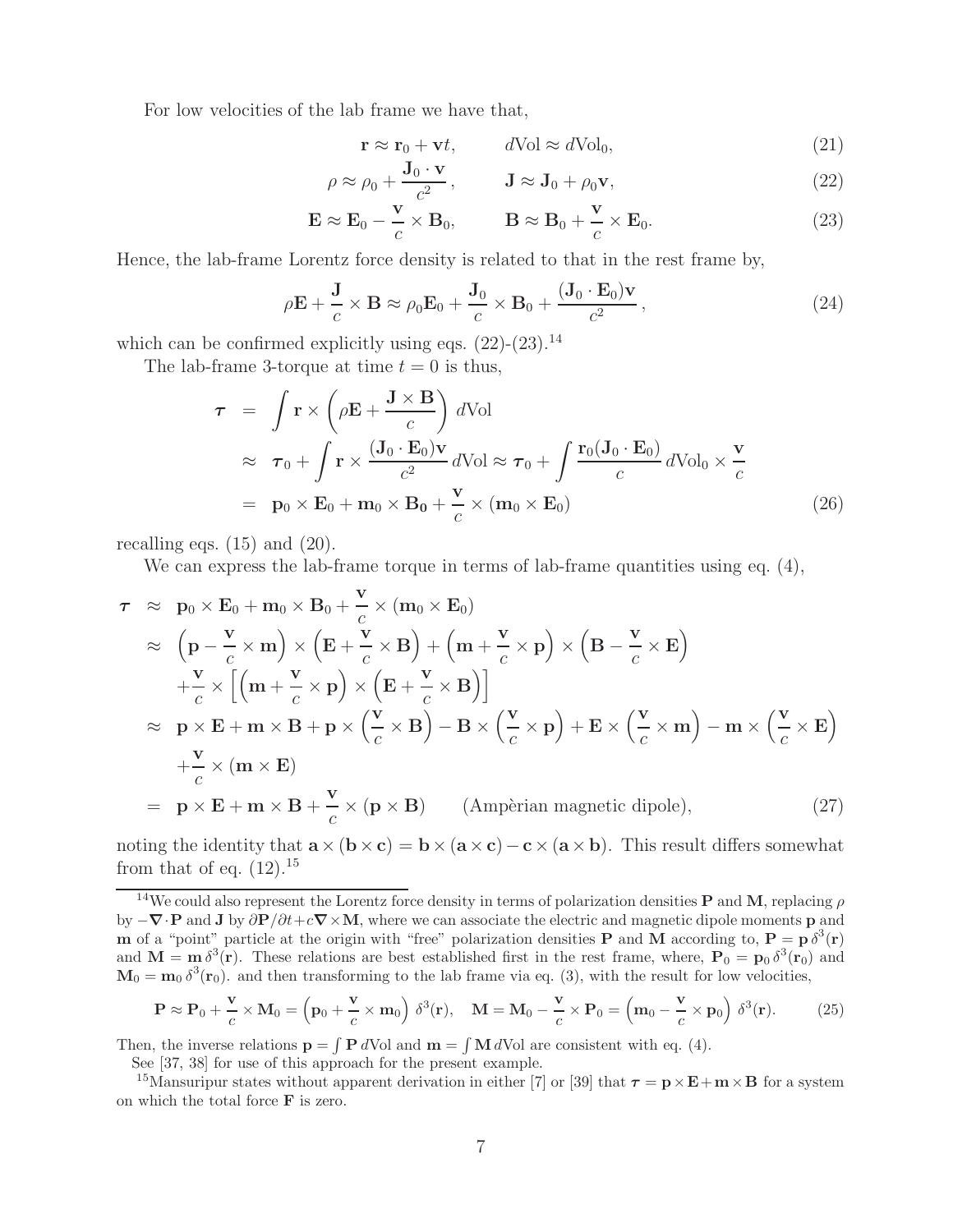In the rest frame of the present example the 3-vector  $\tau_0$ , eq. (15), is zero, while to order  $1/c^2$  the lab-frame 3-torque is,

$$
\boldsymbol{\tau} \approx \mathbf{p} \times \mathbf{E}
$$
 (present example, Ampèrian magnetic dipole), (28)

since  $\mathbf{B} = 0$  here. This confirms the existence of a nonzero lab-frame torque in the present example, so paradox remains as its physical significance in case of an Ampèrian magnetic dipole.

If instead the magnetic dipole  $\mathbf{m}_0$  were made from opposite magnetic charges (and the electric dipole **p**<sub>0</sub> is made from opposite electric charges), then  $\tau_{0,0i} = 0$ , and the lab-frame 3-torque is given by,

$$
\tau = \tau_0 = \mathbf{p}_0 \times \mathbf{E}_0 + \mathbf{m}_0 \times \mathbf{B}_0
$$
  
\n
$$
\approx \mathbf{p} \times \mathbf{E} + \mathbf{m} \times \mathbf{B} + \frac{\mathbf{v}}{c} \times (\mathbf{p} \times \mathbf{B} - \mathbf{m} \times \mathbf{E})
$$
 (Gilbert magnetic dipole). (29)

Thus, the naïve computation (12) is slightly wrong in general, which further illustrates the difficulty in interpreting lab-frame dipole moments.

In the rest frame of present example the torque 4-tensor is zero (for a Gilbert magnetic dipole), so this tensor is also zero in the lab frame, as is the lab-frame  $3$ -torque,  $16$ 

 $\tau = 0$  (present example, Gilbert magnetic dipole). (30)

Mansuripur's paradox vanishes for the case of a Gilbert magnetic dipole, but remains for an Ampèrian one.

#### **2.3.3 Transformation in Two Steps**

An analysis that uses rest-frame and lab-frame quantities in the same steps can be given by supposing that the moments in eqs.  $(10)-(11)$  are those in the rest frame (and that the magnetic moment is Gilbertian), while the positions, velocities and fields are those in the lab frame [5]. This analysis can be regarded as a partial transformation of the analysis in the rest frame (ignoring possible nonzero components  $\tau_{0i}$  in that frame), in which the positions and fields are transformed to the lab frame, but the moments are not transformed. In this hybrid view, the lab-frame torques are,

$$
\boldsymbol{\tau}_p = \mathbf{p}_0 \times \mathbf{E} + \mathbf{p}_0 \times \left(\frac{\mathbf{v}}{c} \times \mathbf{B}\right), \qquad \boldsymbol{\tau}_m = \mathbf{m}_0 \times \mathbf{B} - \mathbf{m}_0 \times \left(\frac{\mathbf{v}}{c} \times \mathbf{E}\right).
$$
 (31)

In the present example, **p**<sub>0</sub> and **B** are zero, while **v**  $\parallel$  **E**, so the total torque  $\tau = \tau_p + \tau_m$  in the lab frame is zero, according to eq. (31).

We can complete the partial transformations of eq.  $(31)$ , recalling eq.  $(4)$ ,

$$
\boldsymbol{\tau}_p \approx \left(\mathbf{p} - \frac{\mathbf{v}}{c} \times \mathbf{m}\right) \times \mathbf{E} + \mathbf{p} \times \left(\frac{\mathbf{v}}{c} \times \mathbf{B}\right),\tag{32}
$$

<sup>&</sup>lt;sup>16</sup>In Mansuripur's example, **B** = 0 in the lab frame where  $\mathbf{p} = \mathbf{v}/c \times \mathbf{m}$ , so eq. (29) becomes  $\tau =$  $\mathbf{p} \times \mathbf{E} - \mathbf{v}/c \times (\mathbf{m} \times \mathbf{E}) = (\mathbf{v} \cdot \mathbf{m})\mathbf{E}/c - (\mathbf{E} \cdot \mathbf{m})\mathbf{v}/c = 0$ , since **E** and **v** are parallel to one another and perpendicular to **m**.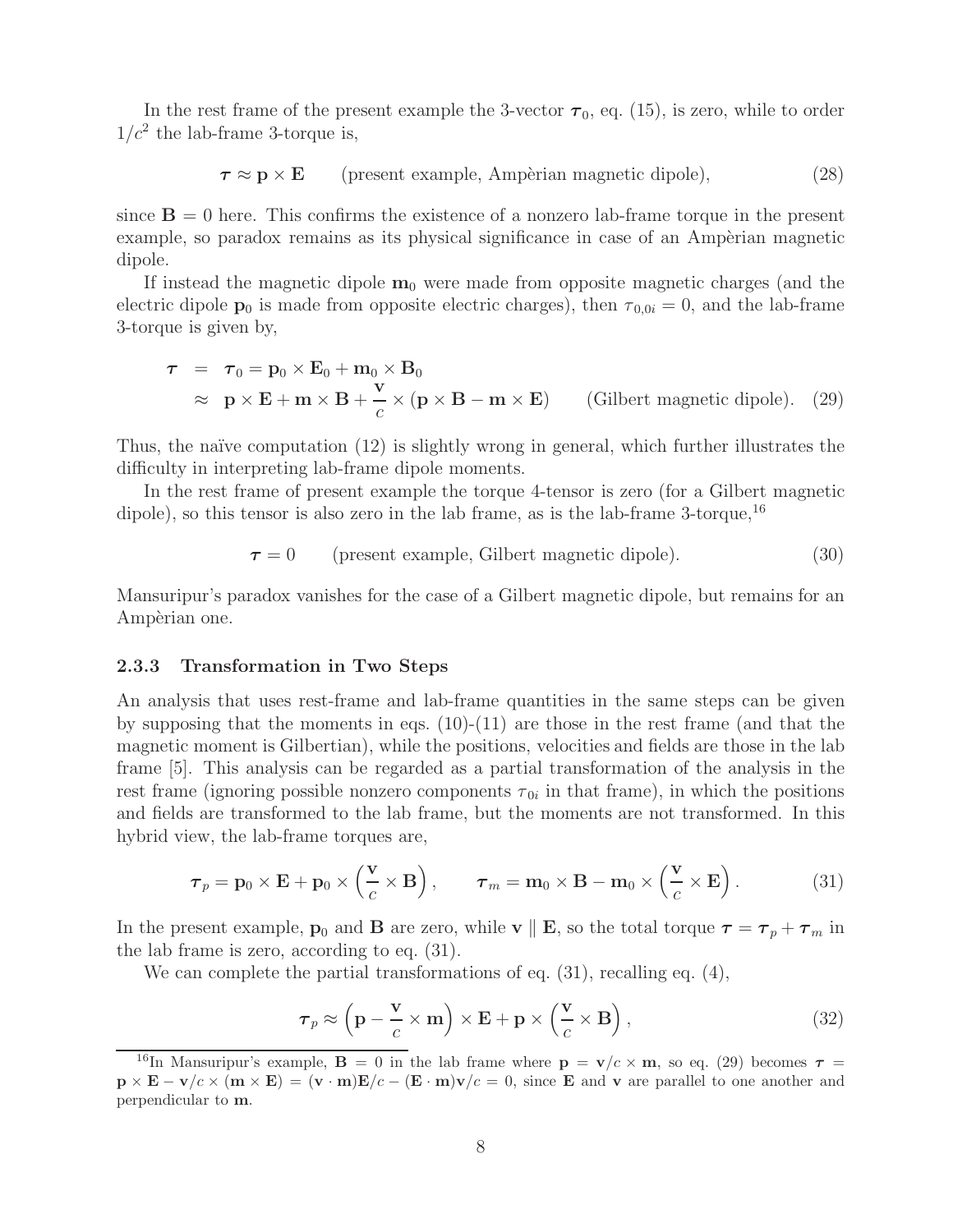$$
\boldsymbol{\tau}_m = \left(\mathbf{m} + \frac{\mathbf{v}}{c} \times \mathbf{p}\right) \times \mathbf{B} - \mathbf{m} \times \left(\frac{\mathbf{v}}{c} \times \mathbf{E}\right). \tag{33}
$$

Using the identity that  $\mathbf{a} \times (\mathbf{b} \times \mathbf{c}) = \mathbf{b} \times (\mathbf{a} \times \mathbf{c}) - \mathbf{c} \times (\mathbf{a} \times \mathbf{b})$  the total torque in the lab frame can be written as,

$$
\tau = \tau_p + \tau_m \approx \mathbf{p} \times \mathbf{E} + \mathbf{m} \times \mathbf{B} + \frac{\mathbf{v}}{c} \times (\mathbf{p} \times \mathbf{B} - \mathbf{m} \times \mathbf{E})
$$
 (Gilbert magnetic dipole). (34)

as previously found in eq.  $(29)$ , where all quantities in this expression are in the lab frame.<sup>17</sup>

The torque (34) vanishes in the present example where  $\mathbf{B} = 0$ ,  $\mathbf{m} \approx \mathbf{m}_0$ ,  $\mathbf{p} \approx \mathbf{v}/c \times \mathbf{m}_0$ and  $\mathbf{v} \parallel \mathbf{E}$ .

## **2.4 Field Momentum and "Hidden" Mechanical Momentum in the Rest Frame**

The example of Mansuripur contains an additional subtlety that deserves comment. Namely, even in its rest frame the system possesses nonzero electromagnetic field momentum  $P_{EM}$ .<sup>18</sup>

For systems in which effects of radiation and of retardation can be ignored, the electromagnetic momentum can be calculated in various equivalent ways [41],

$$
\mathbf{P}_{\text{EM}} = \int \frac{\varrho \mathbf{A}}{c} \, d\text{Vol} = \int \frac{\mathbf{E} \times \mathbf{B}}{4\pi c} \, d\text{Vol} = \int \frac{V \mathbf{J}}{c^2} \, d\text{Vol},\tag{35}
$$

where  $\rho$  is the electric charge density, **A** is the magnetic vector potential (in the Coulomb gauge where  $\nabla \cdot \mathbf{A} = 0$ , **E** is the electric field, **B** is the magnetic field, *V* is the electric (scalar) potential, and **J** is the electric current density. The first form is due to Faraday [42] and Maxwell [43], the second form is due to Poynting [44], Poincaré [45] and Abraham [46], and the third form was introduced by Furry [47].

Since a system at rest must have zero total momentum [20], it must also possess a "hidden" mechanical momentum  $P_{hidden}$  equal and opposite to the field momentum.<sup>19</sup> This "hidden" momentum is a "relativistic" effect of order  $1/c^2$ .<sup>20,21,22</sup>

<sup>&</sup>lt;sup>17</sup>Thus, the argument in [5] applies to a Gilbert dipole but not to an Ampèrian dipole, as noted in [40]. This argument is not self-evidently correct to this author, so this section provided the validation needed (in my view).

<sup>&</sup>lt;sup>18</sup>This is also true for the configuration of the Aharonov-Bohm effect [18].

<sup>19</sup>For commentary on "hidden" momentum by the author, see [48].

<sup>&</sup>lt;sup>20</sup>The electromagnetic field momentum  $P_{\text{EM}}$  is also an effect of order  $1/c^2$  in that the vector potential **A** and the magnetic field **B** are of order  $1/c$ , so all three forms of eq. (35) are of order  $1/c<sup>2</sup>$ .

 $^{21}$ As pointed out by Griffiths [40], and earlier by Haus [49], classical systems with nonzero "hidden" mechanical momentum must have moving parts. If magnetic charges existed, a system of static electric and magnetic charges would have no "hidden" mechanical momentum, and its total field momentum must also be zero, as explicitly verified in [40] for simple systems including dipoles. For example, a Gilbertian magnetic dipole involves no electric current, so eq. (36) would give zero field momentum, and hence zero "hidden" mechanical momentum.

 $22$ Mansuripur [39] denies the existence of "hidden" mechanical momentum, while apparently accepting the usual relations (35) for electromagnetic field momentum. This view seems to be based on the use of the Abraham rather than Minkowski field momentum, and the mistaken belief that all magnetic dipoles can be represented via a (quantum) magnetization density. Mansuripur may have been led to this view by his emphasis of the so-called Einstein-Laub force density [10] (which is more consistent with the Gilbertian result (34), as shown by Cross [38]).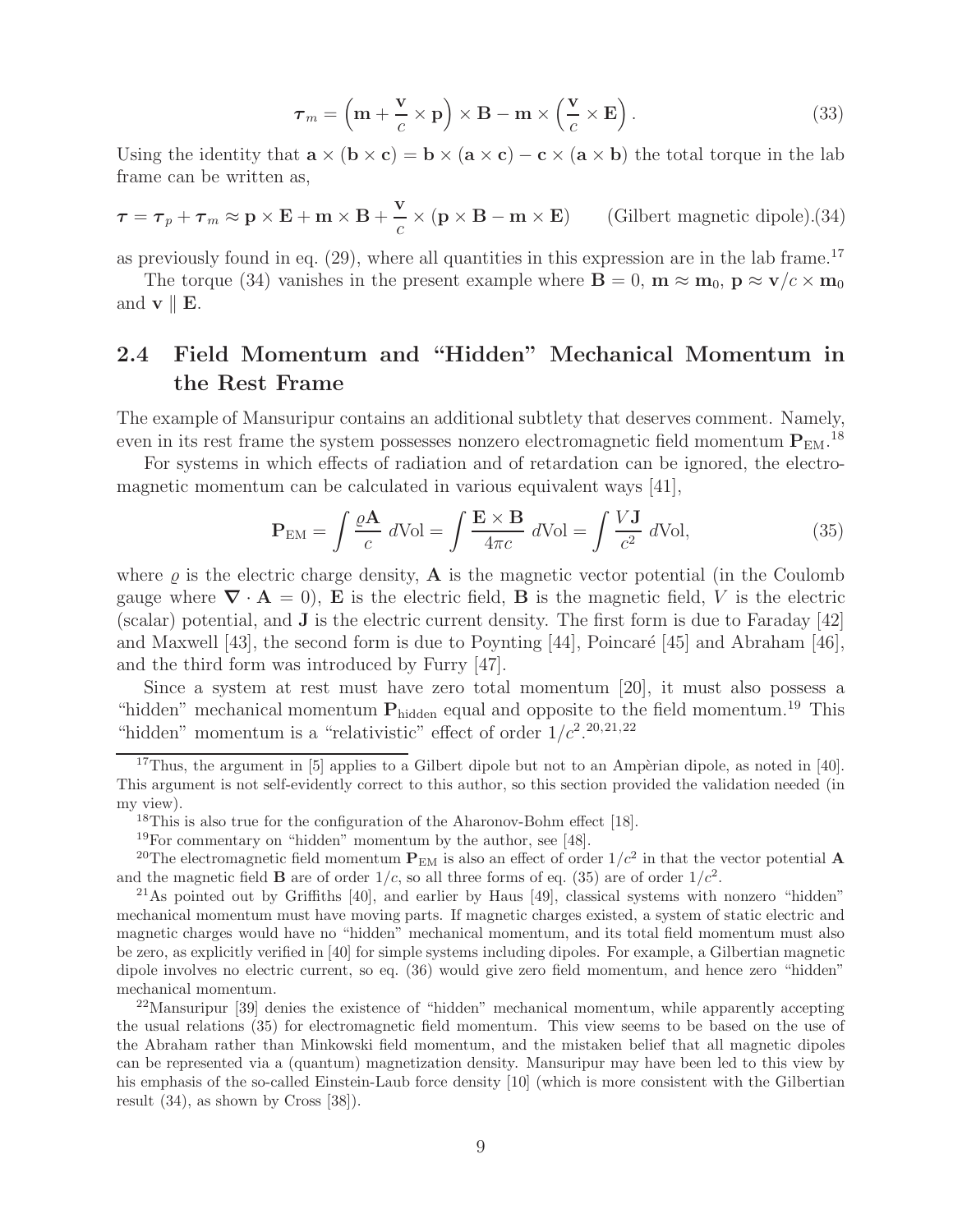We evaluate  $P_{EM}$  for a magnetic moment  $m_0 = \pi a^2 I \hat{z}/c$  due to current I which flows in a circular loop of radius a subject to external electric field  $\mathbf{E}_0$  that makes angle  $\alpha$  to  $\mathbf{m}$ , *i.e.*,  $\mathbf{E}_0 = E_0(\sin \alpha \hat{\mathbf{x}} + \cos \alpha \hat{\mathbf{z}})$ . The largest magnetic field is inside the loop, in the  $\hat{\mathbf{z}}$  direction, so the second form of eq. (35) indicates that  $P_{EM}$  will be in the  $-\hat{y}$  direction. This result is counterintuitive in that the direction of the momentum is not related to the direction of the velocity (if any). In the present problem  $P_{EM}$  is perpendicular to **v**, so the field angular momentum  $(39)$  is nonzero and position/time dependent for motion along the x-axis.

We use the third form of eq. (35) to compute the field momentum. The external electric field can be derived from the scalar potential  $V = -E_0(x \sin \alpha + z \cos \alpha)$ , and the y-component of **J** dVol is  $Ia \cos \phi d\phi$  in cylindrical coordinates  $(\rho, \phi, z)$  centered on the moment. Then, noting that  $x = a \cos \phi$  and  $z = 0$  on the loop, we find,

$$
P_{\text{EM},y} = \int \frac{V J_y}{c^2} d\text{Vol} = \int_0^{2\pi} \frac{(-E_0 a \cos \phi \sin \alpha)(I a \cos \phi)}{c^2} d\phi = -\frac{\pi a^2 I E_0 \sin \alpha}{c^2} = -\frac{m_0 E_0 \sin \alpha}{c}.
$$
\n(36)

That is, $^{23}$ 

$$
\mathbf{P}_{\text{EM}} = \frac{\mathbf{E}_0 \times \mathbf{m}_0}{c} \qquad \text{(Ampèrian magnetic dipole)}.
$$
 (37)

As the total momentum of the system at rest must be zero, we infer that there exists "hidden" mechanical momentum given by,

$$
\mathbf{P}_{\text{hidden}} = -\mathbf{P}_{\text{EM}} = -\frac{\mathbf{E}_0 \times \mathbf{m}_0}{c} \,. \tag{38}
$$

The momenta (37)-(38) are effects of order  $1/c^2$ . See, for example, [50] for a classical model of the "hidden" momentum (38).

## **2.5 Torque and Changing "Hidden" Angular Momentum**

A classical (Ampèrian) magnetic moment  $m_0$  has intrinsic mechanical angular momentum  $\mathbf{L}_0 = 2Mc \mathbf{m}_0/Q$  where M and Q are the mass and charge of the particles whose motion generates the moment. In addition, the moment is associated with "hidden" mechanical angular momentum given by,

$$
\mathbf{L}_{\text{hidden}} = \mathbf{r} \times \mathbf{P}_{\text{hidden}},\tag{39}
$$

where **r** is the position of the center of the moment.

In the inertial frame where the magnetic moment has position  $\mathbf{r} = \mathbf{v}t = vt \hat{\mathbf{x}}$ , with  $v \ll c$ (such that the electric field and the moment have the same values as in the moment's rest frame to order  $v/c$ , and the field momentum and the "hidden" mechanical momentum have their rest-frame values to order  $1/c^2$ , the mechanical angular momentum of the system is<sup>24</sup>

$$
\mathbf{L}_{\text{mech}} = \mathbf{L}_0 + \mathbf{L}_{\text{hidden}} \approx \mathbf{L}_0 - \mathbf{v}t \times \frac{\mathbf{E} \times \mathbf{m}_0}{c}.
$$
 (40)

<sup>&</sup>lt;sup>23</sup>The result  $(37)$  first appeared in eq.  $(37)$  of  $[47]$ .

<sup>&</sup>lt;sup>24</sup>The intrinsic mechanical angular momentum  $\mathbf{L}_0$  has corrections at order  $v^2/c^2$ , but these are timeindependent in the lab frame.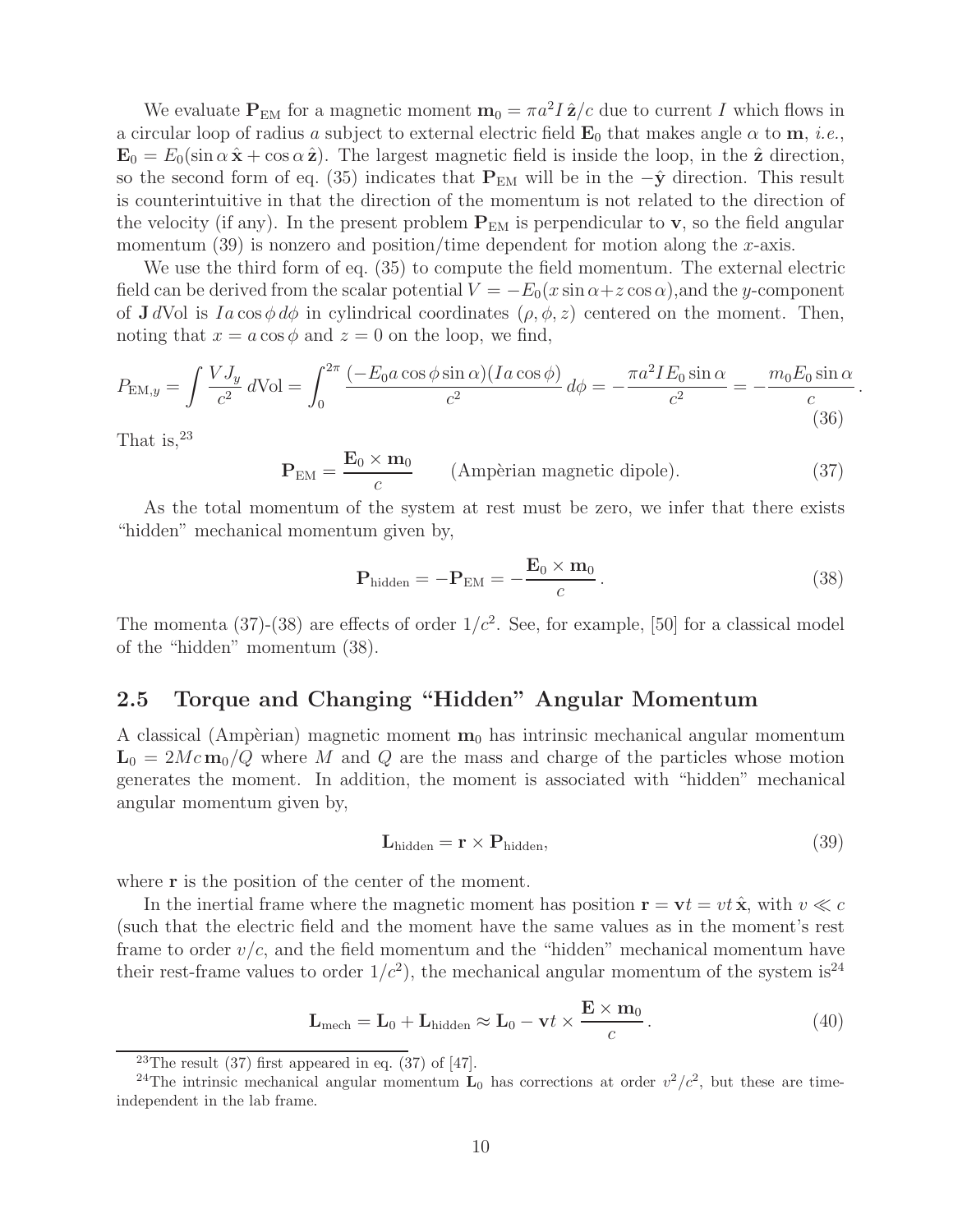To support this time-varying mechanical angular momentum, we expect from classical mechanics that the system must be subject to a torque,

$$
\tau = \frac{d\mathbf{L}_{\text{mech}}}{dt} \approx -\mathbf{v} \times \frac{\mathbf{E} \times \mathbf{m}_0}{c} \,. \tag{41}
$$

When **E** and **v** are parallel, we can rewrite eq. (41) as,

$$
\tau = -\mathbf{E} \times \frac{\mathbf{v} \times \mathbf{m}_0}{c} = \mathbf{p} \times \mathbf{E}
$$
 (present example, Ampèrian magnetic dipole). (42)

This equals the lab-frame torque (28) (for  $\bf{v} \parallel \bf{E}$ ) computed in sec. 2.3.2 via transformation from the rest frame, and the "paradoxical" torque is needed to "cause" the changes in the lab-frame "hidden" mechanical angular momentum.<sup>25</sup>

There also exists the electromagnetic field angular momentum,

$$
\mathbf{L}_{\text{EM}} = \mathbf{r} \times \mathbf{P}_{\text{EM}} = -\mathbf{L}_{\text{hidden}},\tag{43}
$$

whose time rate of change is equal and opposite to that of the "hidden" mechanical angular momentum,

$$
\frac{d\mathbf{L}_{\text{EM}}}{dt} = -\frac{d\mathbf{L}_{\text{hidden}}}{dt} \,. \tag{44}
$$

We can say that the "torque"  $-d\mathbf{L}_{hidden}/dt$  "causes" the change in  $\mathbf{L}_{EM}$ .

#### **2.5.1 Flow of Field Momentum and Angular Momentum**

As first noted by Poincaré [45], an electromechanical system contains densities  $\mathbf{p}_{\text{mech}}$  of mechanical momentum as well as,

$$
\mathbf{p}_{\rm EM} = \frac{\mathbf{S}}{c^2} = \frac{\mathbf{E} \times \mathbf{B}}{4\pi c} \tag{45}
$$

of electromagnetic field momentum (in media where  $\mathbf{E} = \mathbf{D}$  and  $\mathbf{B} = \mathbf{H}$  as in the present example). Changes in these momentum densities can be related to a force density **f** which is the divergence of a stress tensor T,

$$
\mathbf{f} = \mathbf{\nabla} \cdot \mathbf{T} = \frac{\partial \mathbf{p}_{\text{EM}}}{\partial t} + \frac{\partial \mathbf{p}_{\text{mech}}}{\partial t},
$$
\n(46)

where the stress tensor can be written as the sum of mechanical and electromagnetic stress tensors,

$$
\mathsf{T} = \mathsf{T}^{\text{mech}} + \mathsf{T}^{\text{EM}},\tag{47}
$$

with,

$$
\mathsf{T}_{ij}^{\text{EM}} = \frac{E_i E_j + B_i B_j}{4\pi} - \delta_{ij} \frac{E^2 + B^2}{8\pi},\tag{48}
$$

<sup>25</sup>Similar arguments have been given by Griffiths and Hnizdo [37], Cross [38], Vanzella [51], Barnett [52], Saldanha [53], and Boyer [54]. Since eq. (28) was deduced from the Lorentz force law, this law is not brought into doubt by the present example, contrary to the claim in [7].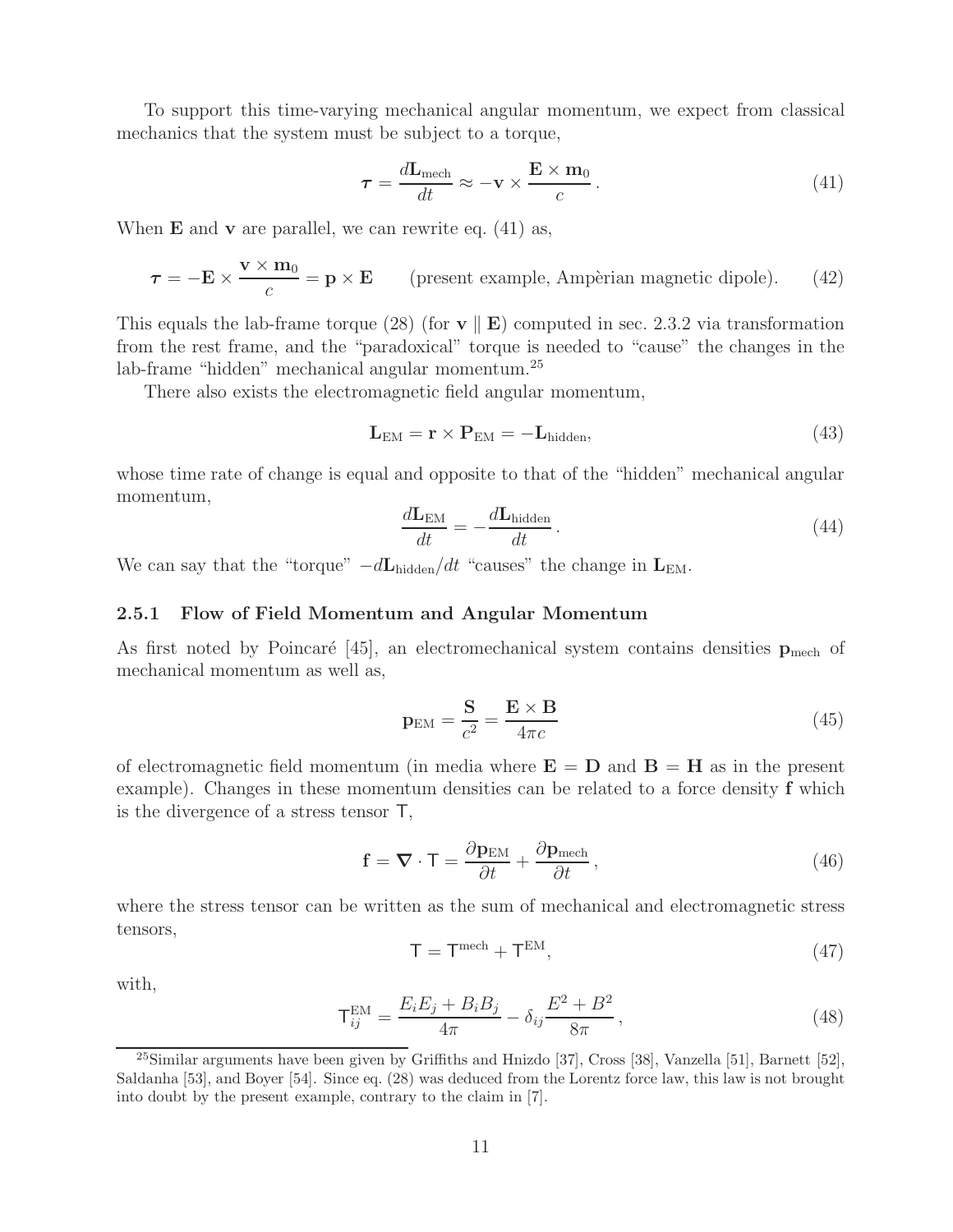which is often called the Maxwell stress tensor. Outside of matter, where the density  $\mathbf{p}_{\text{mech}}$ and the tensor  $\mathsf{T}^{\text{mech}}$  are zero, eq. (46) can be written as,

$$
\frac{\partial \mathbf{p}_{EM}}{\partial t} - \mathbf{\nabla} \cdot \mathbf{T}^{EM} = 0 \qquad \text{(outside matter)}, \tag{49}
$$

which indicates that the (tensor) flux of electromagnetic momentum  $p_{EM}$  is given by  $-\mathsf{T}^{EM}$ in "empty" space.<sup>26</sup>

We define the densities of electromagnetic and mechanical angular momenta as,

$$
l_{EM} = \mathbf{r} \times \mathbf{p}_{EM}, \qquad l_{mech} = \mathbf{r} \times \mathbf{p}_{mech}.
$$
 (50)

Then, the vector moment of eq. (46) leads to the relation,

$$
\mathbf{r} \times \mathbf{f} = \mathbf{r} \times \nabla \cdot \mathbf{T} = \nabla \cdot \mathbf{r} \times \mathbf{T} = \frac{\partial \mathbf{l}_{\text{EM}}}{\partial t} + \frac{\partial \mathbf{l}_{\text{mech}}}{\partial t},
$$
(51)

where the cross product  $\mathbf{r} \times \mathbf{T}$  involves only the second index of  $\mathbf{T}$ , and the *i* component of  $\mathbf{r} \times \nabla \cdot \mathbf{T}$  is, noting that the tensor  $\mathbf{T}$  is symmetric,

$$
\mathbf{r} \times \nabla \cdot \mathbf{T}|_{i} = \epsilon_{ijk} x_{j} \frac{\partial \mathbf{T}_{lk}}{\partial x_{l}} = \frac{\partial}{\partial x_{l}} \epsilon_{ijk} x_{j} \mathbf{T}_{lk} = \nabla \cdot \mathbf{r} \times \mathbf{T}|_{i}.
$$
 (52)

See, for example, [56].

Outside of matter the density  $l_{\text{mech}}$  is zero, and eq. (51) can be written as,

$$
\frac{\partial I_{EM}}{\partial t} - \mathbf{\nabla} \cdot \mathbf{r} \times \mathbf{T}^{EM} = 0 \qquad \text{(outside matter)}, \tag{53}
$$

which indicates that the tensor  $-\mathbf{r} \times \mathbf{T}$  (whose components are  $-\epsilon_{ikl}x_kT_{il}$ ) equals the (tensor) flux of the density  $\mathbf{l}_{EM}$  of electromagnetic angular momentum in "empty" space.

We can regard the changes in the lab-frame electromagnetic-angular-momentum density as due to the flux of angular momentum, described by the tensor  $\mathbf{r} \times \mathbf{T}^{EM}$ , out from the timedependent "hidden" mechanical angular momentum in the currents of the moving magnetic moment.<sup>27</sup>

#### **2.6 Electric Dipole in an External Magnetic Field**

In the complementary example of a "point particle" with electric dipole moment  $\mathbf{p}_0$  at rest in a constant, uniform magnetic field  $\mathbf{B}_0$  there is no torque on the particle in either the rest frame or in a lab frame that has low velocity **v** parallel to  $\mathbf{B}_0$ , recalling eq. (26).

If the magnetic field were due to a distant magnetic monopole, there would be no "hidden" mechanical momentum in the system, as noted in [40]. Hence there would be no changing

<sup>&</sup>lt;sup>26</sup>Another interpretation of eq. (49) is that the force density  $\nabla \cdot$ T<sup>EM</sup> "causes" the time rate of change of the electromagnetic-momentum density  $\mathbf{p}_{EM}$ . Such interpretation is delicate in that  $\nabla \cdot \mathbf{T}^{EM} = \partial (\mathbf{E} \times \mathbf{B})/4\pi c \partial t$ , so eq. (49) is more of a tautology than a cause/effect relation.

<sup>&</sup>lt;sup>27</sup>The torque density  $\mathbf{r} \times \mathbf{f}$  can be said to "cause" the changes in the densities  $\mathbf{l}_{EM}$  and  $\mathbf{l}_{mech}$  of electromagnetic and mechanical angular momenta. However, this interpretation has the same delicacy discussed in the previous footnote.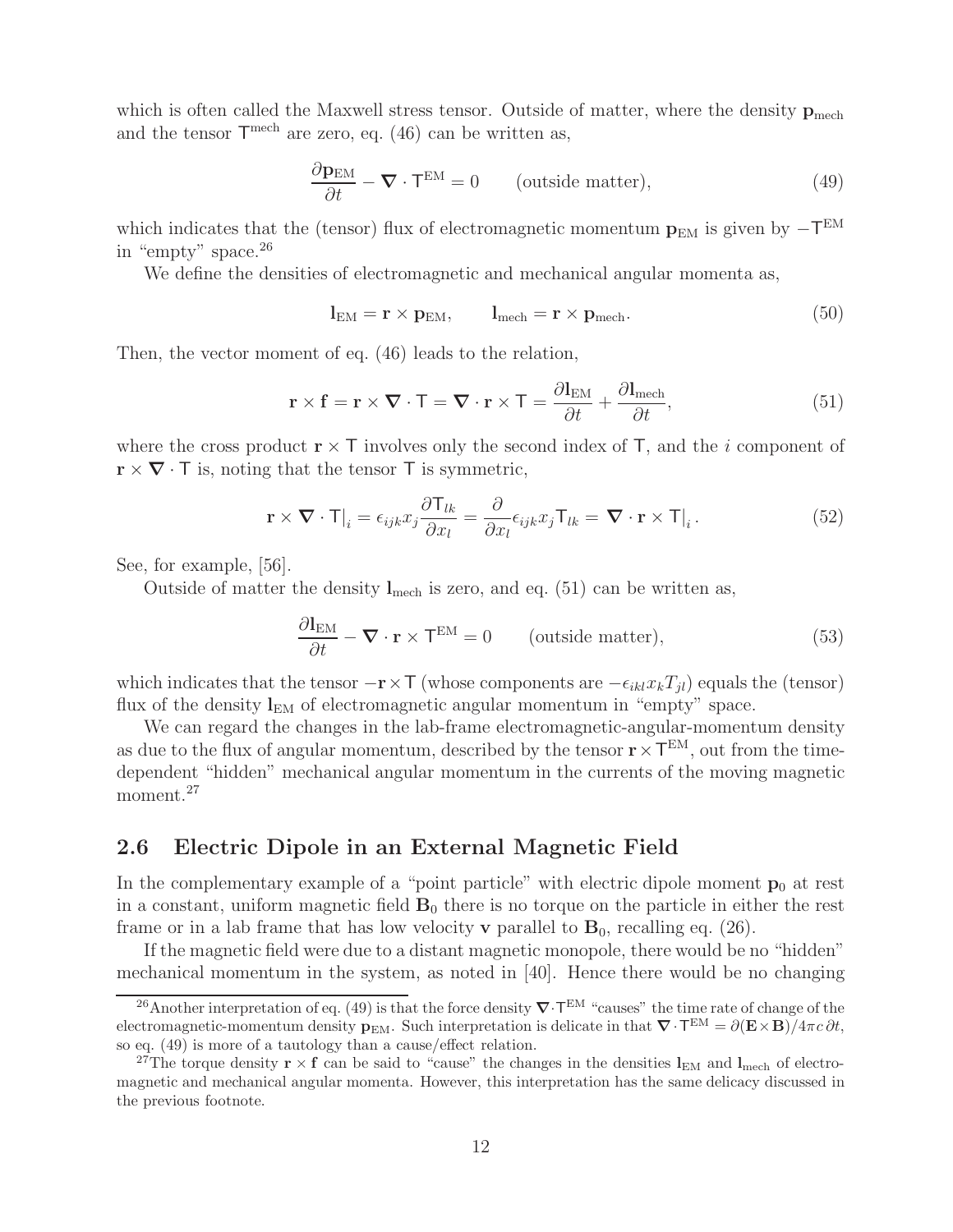"hidden" mechanical angular momentum in the lab frame, and no torque would be needed there.

In a more realistic example the magnetic field is due to electrical currents in, say, an Ampèrian magnetic dipole. In this case the system at rest possesses nonzero electromagnetic field momentum  $P_{EM} = B_0 \times p_0/2c$  [55]. The "hidden" mechanical momentum of the system is the negative of this, and in the lab frame the time rate of change of the corresponding "hidden" mechanical angular momentum is,  $d\mathbf{L}_{hidden}/dt = -\mathbf{v} \times (\mathbf{B}_0 \times \mathbf{p}_0/2c) = -vp_0B_0\hat{\mathbf{z}}/2c$ , for moment  $\mathbf{p}_0$  in the z-direction and  $\mathbf{B}_0$  and **v** in the x-direction.

It may appear paradoxical that the "hidden" mechancial angular momentum is time dependent in the lab frame, but there is no torque there on the dipole.

However, we should also consider the effect of the fields of the electric dipole on the source of the external magnetic field. For example, suppose the magnetic field  $\mathbf{B}_0 = B_0 \hat{\mathbf{x}}$ at the origin is due to a current loop at  $x = -d_0$  on the x-axis with (Ampèrian) magnetic moment  $\mathbf{m}_0 = B_0 d_0^3 \hat{\mathbf{x}}/2$ . If the electric dipole at the origin has moment  $\mathbf{p}_0 = p_0 \hat{\mathbf{z}}$ , then the electric field on the magnetic moment is  $\mathbf{E} = -\mathbf{p}_0/d_0^3$ . The torque on the magnetic moment in the lab frame follows from eq. (26) as  $\tau \approx \mathbf{v}/c \times (\mathbf{m}_0 \times \mathbf{E}) = -v m_0 E \hat{\mathbf{z}}/c = -v p_0 B_0 \hat{\mathbf{z}}/2c$ . This torque equals the time rate of change of the "hidden" mechanical angular momentum found above, so the absence of a lab-frame torque on the electric dipole at the origin (at time  $t = 0$ ) in this example is not paradoxical.<sup>28</sup>

### **2.7 Physical Realizations of Magnetic Moments**

The behavior of a moving current loop in an external electric field depends on the physical nature of the current.

If the current flows in a resistive conductor, that conductor would "shield" the current from a constant, uniform external electric field **E** if the conductor is at rest or in uniform motion with respect to the field. In this case there would be no Lorentz force on the current due to the external field, and no torque in the frame where the current loop has velocity **v**.

Similarly, if the current loop is a superconductor, the supercurrent is "shielded" from the external field, and there is no torque.

A model of a neutral current loop that could realize Mansuripur's paradox is a pair of nonconducting, coaxial disks with positive charge fixed to the rim of one and negative charge on the other, with the disks rotating in opposite senses with the same magnitude of angular velocity. The paradox applies also to models in which the current is a charged, compressible gas or liquid that flow inside a nonconducting tube (models i and iii of  $[6]$ ).<sup>29</sup>

In sum, the present example can be realized only in rather "academic" thought experiments if the magnetic momenent is due to conduction current loops.

The most practical realization of the present example would involve magnetic fields due

<sup>28</sup>A delicate point is that the electromagnetic field momentum of the magnetic dipole in the electric field of the electric dipole is  $\mathbf{P}_{EM} = \mathbf{E} \times \mathbf{m}_0/c$ , which equals field momentum  $\mathbf{B}_0 \times \mathbf{p}_0/2c$  of the electric dipole in the field of the magnetic dipole. These are not different momenta, but two computations of the field momentum of the system. See [55] for a computation in which the magnetic field is due to a long solenoid magnet.

 $^{29}$ To have an electrically neutral current loop, one must postulate a pair of such tubes that containing opposite charged gas/liquid flowing in opposite directions.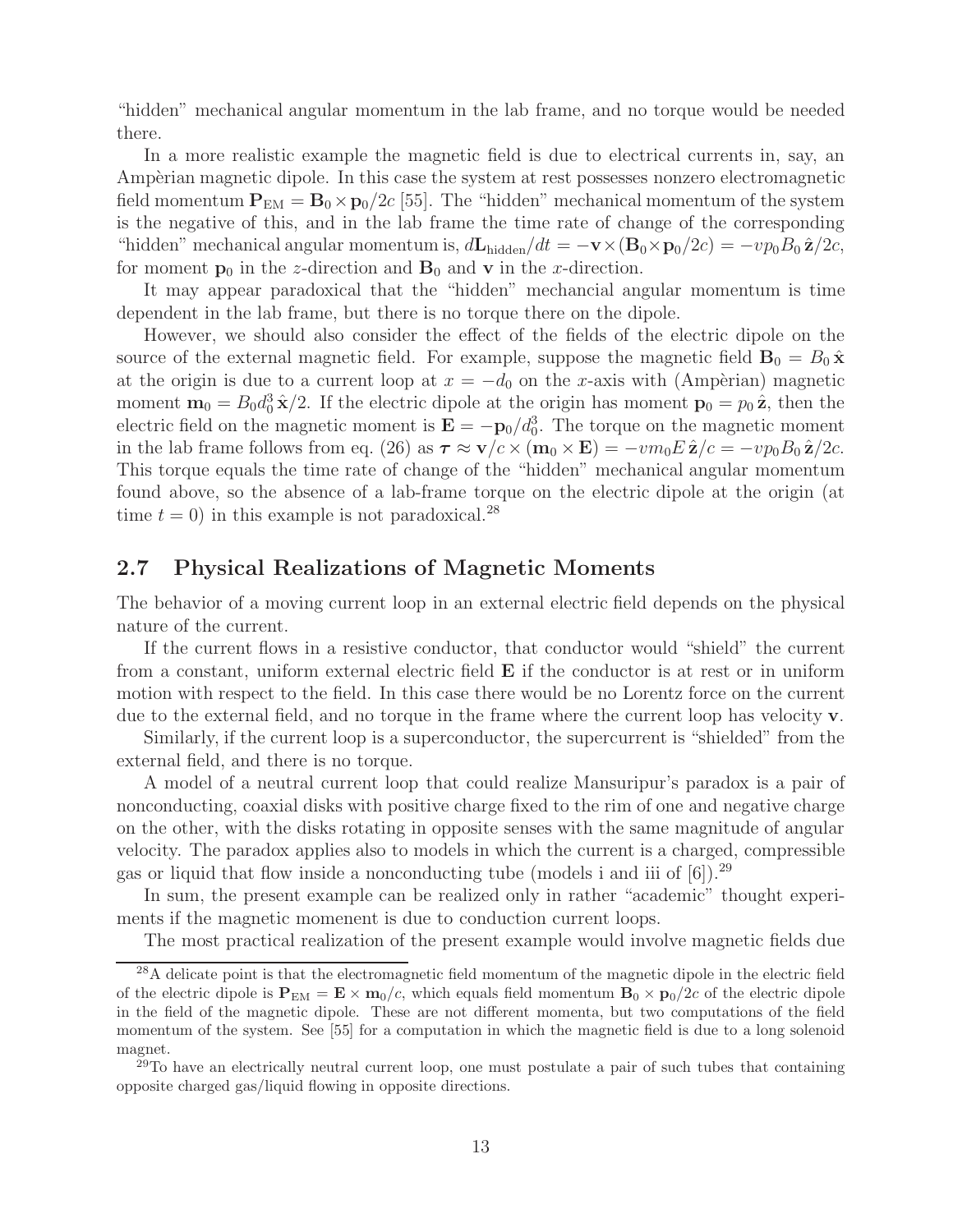to intrinsic (Ampèrian) magnetic momentums, such as associated with a nonconducting permanent magnet, or a neutron.

# **Acknowledgment**

The author thanks Daniel Cross, David Griffiths, Vladimir Hnizdo, Zurab Silagadze, Lev Vaidman and Daniel Vanzella for e-discussions that resulted in substantial changes from earlier versions of this note.

# **References**

- [1] K.T. McDonald, *Charge Density in a Current-Carrying Wire* (Dec. 23, 2010), http://kirkmcd.princeton.edu/examples/wire.pdf
- [2] V. Hnizdo and K.T. McDonald, *Fields and Moments of a Moving Electric Dipole* (Nov. 29, 2011), http://kirkmcd.princeton.edu/examples/movingdipole.pdf
- [3] G. Spavieri, *Proposal for Experiments to Detect the Missing Torque in Special Relativity*, Found. Phys. Lett. **3**, 291 (1990), http://kirkmcd.princeton.edu/examples/EM/spavieri\_fpl\_3\_291\_90.pdf
- [4] D. Bedford and P. Krumm, *On the origin of magnetic dynamics*, Am. J. Phys. **54**, 1036 (1986), http://kirkmcd.princeton.edu/examples/EM/bedford\_ajp\_54\_1036\_86.pdf
- [5] V. Namias, *Electrodynamics of moving dipoles: The case of the missing torque*, Am. J. Phys. **57**, 171 (1989), http://kirkmcd.princeton.edu/examples/EM/namias\_ajp\_57\_171\_89.pdf
- [6] L. Vaidman, *Torque and force on a magnetic dipole*, Am. J. Phys. **58**, 978 (1990), http://kirkmcd.princeton.edu/examples/EM/vaidman\_ajp\_58\_978\_90.pdf
- [7] M. Mansuripur, *Trouble with the Lorentz Law of Force: Incompatibility with Special Relativity and Momentum Conservation*, Phys. Rev. Lett. **108**, 193901 (2012), http://kirkmcd.princeton.edu/examples/EM/mansuripur\_prl\_108\_193901\_12.pdf
- [8] D. Schieber, *Some Remarks on the Classical Electrodynamics of Moving Media*, Appl. Phys. **14**, 327 (1977), http://kirkmcd.princeton.edu/examples/EM/schieber\_ap\_a14\_327\_77.pdf
- [9] K.T. McDonald, *Methods of Calculating Forces on Rigid Magnetic Media* (March 18, 2002), http://kirkmcd.princeton.edu/examples/magnetic\_force.pdf
- [10] A. Einstein and J. Laub, *Uber die elektromagnetishen Grundgleichungen für bewegte K¨oper*, Ann. Phys. **26**, 532 (1908), http://kirkmcd.princeton.edu/examples/EM/einstein\_ap\_26\_532\_08.pdf *Uber die im elektromagnetishen Felde auf ruhende K¨ ¨ oper ausge¨ubten ponderomotorishen Kr¨afte*, Ann. Phys. **26**, 541 (1908), http://kirkmcd.princeton.edu/examples/EM/einstein\_ap\_26\_541\_08.pdf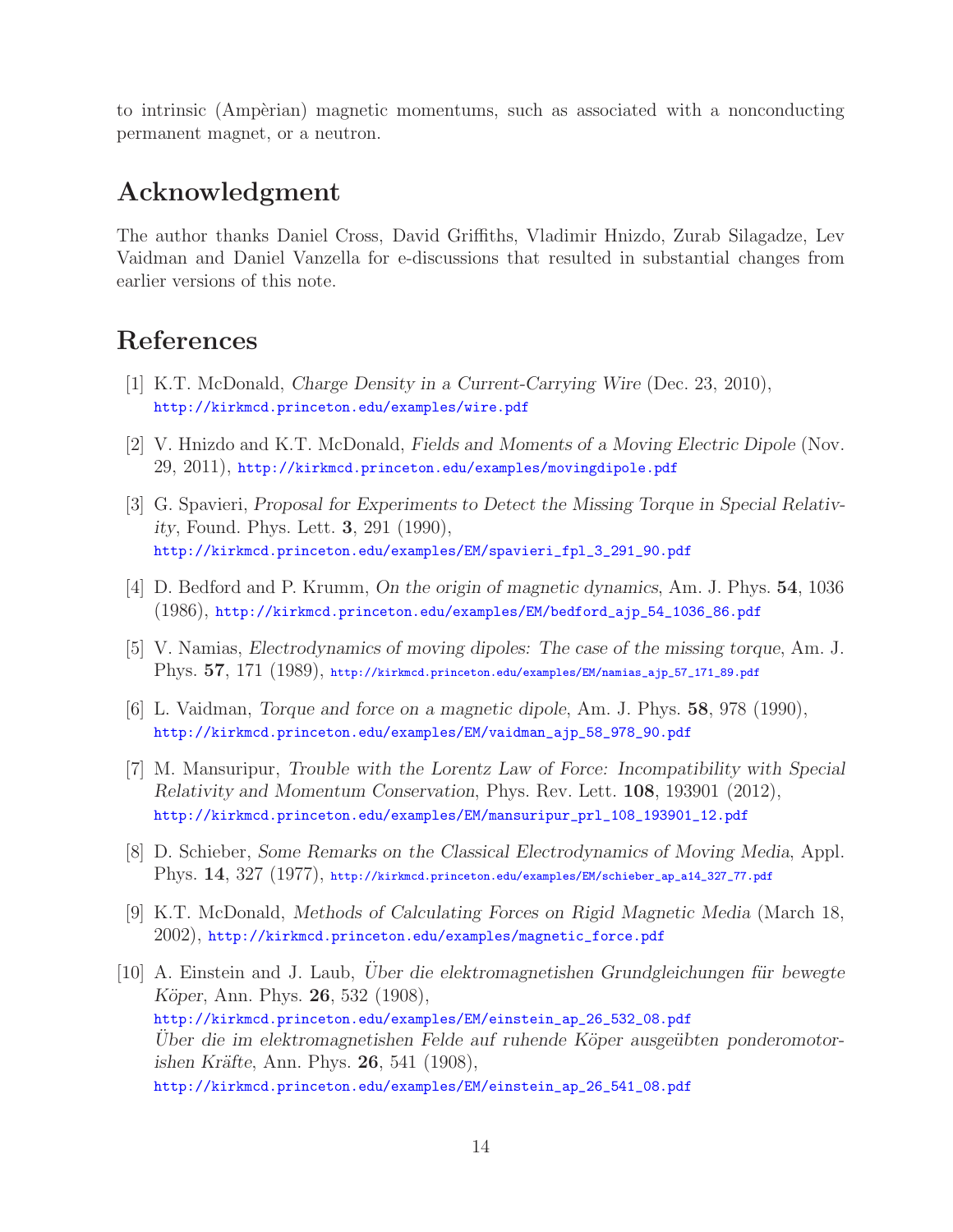http://kirkmcd.princeton.edu/examples/EM/einstein\_ap\_26\_541\_08\_english.pdf *Einstein and Laub on the Electrodynamics of Moving Media*, in The Collected Papers of Albert Einstein, vol. 2, ed. J. Stachel (Princeton U. Press, 1989), http://kirkmcd.princeton.edu/examples/EM/einstein\_laub\_08\_commentary.pdf

- [11] A. Einstein, *Sur les force pond´eromotrices qui agissent sur des conducteurs ferromagn´etique dispos´es un champ magn´etique et parcourus par un courant*, Arch. Sci. Phys. Nat. **30**, 323 (1910), http://kirkmcd.princeton.edu/examples/EM/einstein\_aspn\_30\_323\_10.pdf
- [12] K.T. McDonald, *Biot-Savart vs. Einstein-Laub Force Law* (May 21, 2013), http://kirkmcd.princeton.edu/examples/laub.pdf
- [13] K.T. McDonald, *Forces on Magnetic Dipoles* (Oct. 26, 2014), http://kirkmcd.princeton.edu/examples/neutron.pdf
- [14] B.A. Kemp, *Resolution of the Abraham-Minkowski debate: Implications for the electromagnetic wave theory of light in matter*, J. Appl. Phys. **109**, 111101 (2011), http://kirkmcd.princeton.edu/examples/EM/kemp\_jap\_109\_111101\_11.pdf
- [15] J.D. Jackson, *Torque or no torque? Simple charged particle motion observed in different inertial frames*, Am. J. Phys. **72**, 1484 (2004), http://kirkmcd.princeton.edu/examples/EM/jackson\_ajp\_72\_1484\_04.pdf
- [16] W. Shockley and R.P. James, *"Try Simplest Cases" Discovery of "Hidden Momentum" Forces on "Magnetic Currents"*, Phys. Rev. Lett. **18**, 876 (1967), http://kirkmcd.princeton.edu/examples/EM/shockley\_prl\_18\_876\_67.pdf
- [17] K.T. McDonald, *Abraham, Minkowski and "Hidden" Mechanical Momentum* (June 6, 2012), http://kirkmcd.princeton.edu/examples/abraham.pdf
- [18] Y. Aharonov and D. Bohm, *Significance of Electromagnetic Potentials in Quantum Theory*, Phys. Rev. **115**, 485 (1959), http://kirkmcd.princeton.edu/examples/QM/aharonov\_pr\_115\_485\_59.pdf
- [19] K.T. McDonald, *Classical Aspects of the Aharonov-Bohm Effect* (Nov. 29, 2013), http://kirkmcd.princeton.edu/examples/aharonov.pdf
- [20] S. Coleman and J.H. Van Vleck, *Origin of "Hidden Momentum" Forces on Magnets*, Phys. Rev. **171**, 1370 (1968), http://kirkmcd.princeton.edu/examples/EM/coleman\_pr\_171\_1370\_68.pdf
- [21] V. Bargmann, L. Michel and V.L. Telegdi, *Precession of the Polarization of Particles Moving in a Homogeneous Electromagnetic Field*, Phys. Rev. Lett. **2**, 435 (1959), http://kirkmcd.princeton.edu/examples/QED/bargmann\_prl\_2\_435\_59.pdf
- [22] K.T. McDonald, *Polarization Precession* (Jan. 14, 1970), http://kirkmcd.princeton.edu/examples/polprecess.pdf
- [23] E. Fermi, *Uber die magnetischen Momente der Atomkerne*, Z. Phys. **60**, 320 (1930), http://kirkmcd.princeton.edu/examples/QED/fermi\_zp\_60\_320\_30.pdf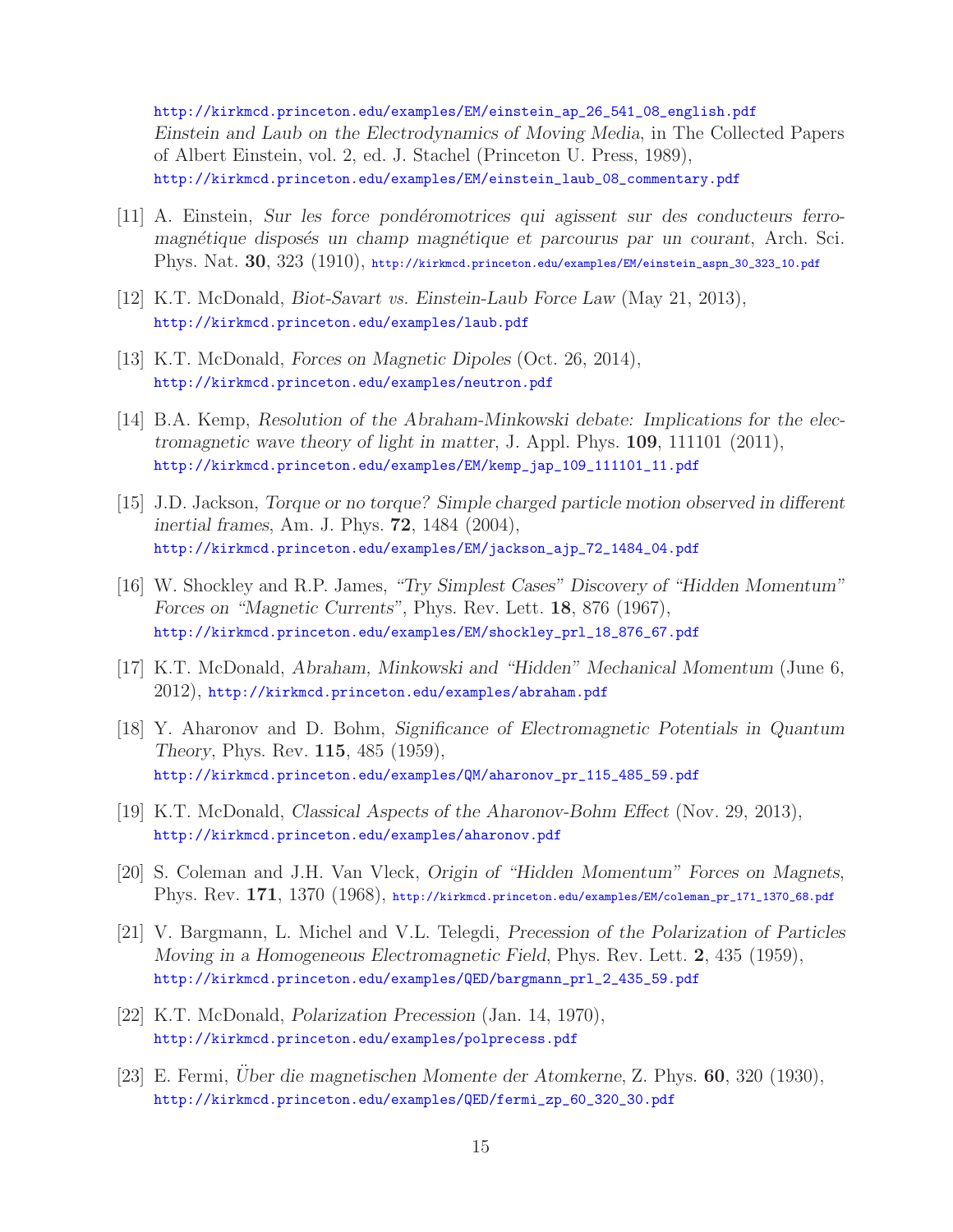- [24] H.A. Lorentz, *Alte und Neue Fragen der Physik*, Phys. Z. **11**, 1234 (1910), http://kirkmcd.princeton.edu/examples/EM/lorentz\_pz\_11\_1234\_10.pdf
- [25] I.M. Frank, Izv. Akad. Nauk USSR, Ser. Fiz. **6**, 3 (1942), http://kirkmcd.princeton.edu/examples/EM/frank\_ian\_6\_3\_42.pdf
- [26] I.M. Frank, *Vavilov-Cherenkov radiation for electric and magnetic multipoles*, Sov. Phys. Usph. **27**, 772 (1984), http://kirkmcd.princeton.edu/examples/EM/frank\_spu\_27\_772\_84.pdf
- [27] I.M. Frank, *On the moments of a magnetic dipole moving in a medium*, Sov. Phys. Usph. **32**, 456 (1989), http://kirkmcd.princeton.edu/examples/EM/frank\_spu\_32\_456\_89.pdf
- [28] S.J. Barnett, *Electric Fields due to the Motion of Constant Electromagnetic Systems*, Phil. Mag. **44**, 1112 (1922), http://kirkmcd.princeton.edu/examples/EM/barnett\_pm\_44\_1112\_22.pdf
- [29] J.C. Maxwell, *A Treatise on Electricity and Magnetism*, 3rd ed./ (Clarendon Press, 1892), http://kirkmcd.princeton.edu/examples/EM/maxwell\_treatise\_v2\_92.pdf
- [30] W.G.F. Swann, *Unipolar Induction*, Phys. Rev. **15**, 365 (1920), http://kirkmcd.princeton.edu/examples/EM/swann\_pr\_15\_365\_20.pdf
- [31] E. Budde, *Das Clausius'sche Gesetz und die Bewegung der Erde in Raume*, Ann. Phys. **10**, 553 (1880), http://kirkmcd.princeton.edu/examples/EM/budde\_ap\_10\_553\_1880.pdf
- [32] G.P. Fisher, *The Electric Dipole Moment of a Moving Magnetic Dipole*, Am. J. Phys. **39**, 1528 (1971), http://kirkmcd.princeton.edu/examples/EM/fisher\_ajp\_39\_1528\_71.pdf
- [33] J.D. Jackson, *Classical Electrodynamics*, 3rd ed. (Wiley, 1999), http://kirkmcd.princeton.edu/examples/EM/jackson\_ce3\_99.pdf
- [34] W.G.V. Rosser, *Classical electromagnetism and relativity: a moving magnetic dipole*, Am. J. Phys **61**, 371 (1993), http://kirkmcd.princeton.edu/examples/EM/rosser\_ajp\_61\_371\_93.pdf
- [35] F.T. Trouton and H.R. Noble, *The Forces Acting on a Charged Condensor moving through Space*, Proc. Roy. Soc. London **72**, 132 (1903), http://kirkmcd.princeton.edu/examples/EM/trouton\_prs\_72\_132\_03.pdf *The Mechanical Forces Acting on a Charged Condensor moving through Space*, Phil. Trans. Roy. Soc. London A **202**, 165 (1904), http://kirkmcd.princeton.edu/examples/EM/trouton\_ptrsla\_202\_165\_04.pdf
- [36] S. Aranoff, *Torque and Angular Momentum on a System at Rest in Special Relativity*, Am. J. Phys. **37**, 453 (1969), http://kirkmcd.princeton.edu/examples/GR/aranoff\_ajp\_37\_453\_69.pdf
- [37] D.J. Griffiths and V. Hnizdo, *Comment on "Trouble with the Lorentz Law of Force"* (May 21, 2012), http://arxiv.org/abs/1205.4646
- [38] D.J. Cross, *Resolution of the Mansuripur Paradox*, http://arxiv.org/abs/1205.5451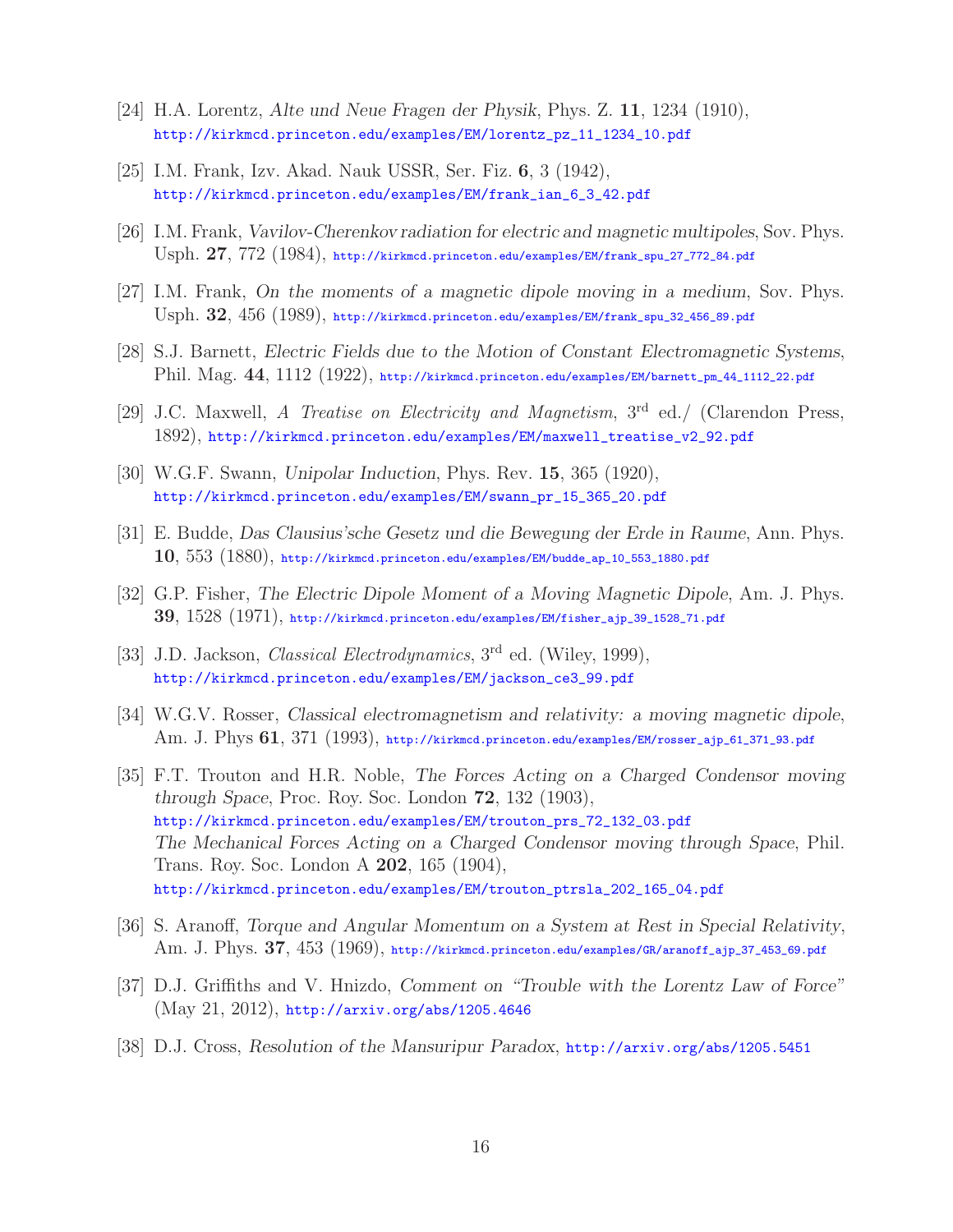- [39] M. Mansuripur, *Maxwell's macroscopic equations, the energy-momentum postulates, and the Lorentz law of force*, Phys. Rev. E **79**, 026608 (2009), http://kirkmcd.princeton.edu/examples/EM/mansuripur\_pre\_79\_026608\_09.pdf *Nature of electric and magnetic dipoles gleaned from the Poynting theorem and the Lorentz force law of classical electrodynamics*, Opt. Comm. **283**, 4594 (2010), http://kirkmcd.princeton.edu/examples/EM/mansuripur\_oc\_283\_4594\_10.pdf
- [40] D.J. Griffiths, *Dipoles at rest*, Am. J. Phys. **60**, 979 (1992), http://kirkmcd.princeton.edu/examples/EM/griffiths\_ajp\_60\_979\_92.pdf
- [41] K.T. McDonald, *Three Expressions for Electromagnetic Field Momentum* (Apr. 10, 2006), http://kirkmcd.princeton.edu/examples/pem\_forms.pdf
- [42] Part I, sec. IX of M. Faraday, *Experimental Researches in Electricity* (Dover Publications, New York, 2004; reprint of the 1839 edition).
- [43] Secs. 22-24 and 57 of J.C. Maxwell, *A Dynamical Theory of the Electromagnetic Field*, Phil. Trans. Roy. Soc. London **155**, 459 (1865), http://kirkmcd.princeton.edu/examples/EM/maxwell\_ptrsl\_155\_459\_65.pdf
- [44] J.H. Poynting, *On the Transfer of Energy in the Electromagnetic Field*, Phil. Trans. Roy. Soc. London **175**, 343 (1884), http://kirkmcd.princeton.edu/examples/EM/poynting\_ptrsl\_175\_343\_84.pdf
- [45] H. Poincar´e, *La Th´eorie de Lorentz et la Principe de R´eaction*, Arch. Neer. **5**, 252 (1900), http://kirkmcd.princeton.edu/examples/EM/poincare\_an\_5\_252\_00.pdf Translation: *The Theory of Lorentz and the Principle of Reaction*, http://kirkmcd.princeton.edu/examples/EM/poincare\_an\_5\_252\_00\_english.pdf
- [46] M. Abraham, *Prinzipien der Dynamik des Elektrons*, Ann. Phys. **10**, 105 (1903), http://physics.princeton.edu/~mcdonald/examples/EM/abraham\_ap\_10\_105\_03.pdf
- [47] W.H. Furry, *Examples of Momentum Distributions in the Electromagnetic Field and in Matter*, Am. J. Phys. **37**, 621 (1969), http://kirkmcd.princeton.edu/examples/EM/furry\_ajp\_37\_621\_69.pdf
- [48] K.T. McDonald, *On the Definition of "Hidden" Momentum* (July 9, 2012), http://kirkmcd.princeton.edu/examples/hidden.pdf
- [49] H.A. Haus, *Electrodynamics of Moving Media and the Force on a Current Loop*, Appl. Phys. A **27**, 99 (1982), http://kirkmcd.princeton.edu/examples/EM/haus\_ap\_a27\_99\_82.pdf
- [50] K.T. McDonald, *"Hidden" Momentum in a Current Loop* (June 30, 2012), http://kirkmcd.princeton.edu/examples/penfield.pdf
- [51] D.A.T. Vanzella, *Comment on "Trouble with the Lorentz Law of Force: Incompatibility with Special Relativity and Momentum Conservation"*, Phys. Rev. Lett. **110**, 089401 (2013), http://kirkmcd.princeton.edu/examples/EM/vanzella\_prl\_110\_089401\_13.pdf http://arxiv.org/abs/1205.1502